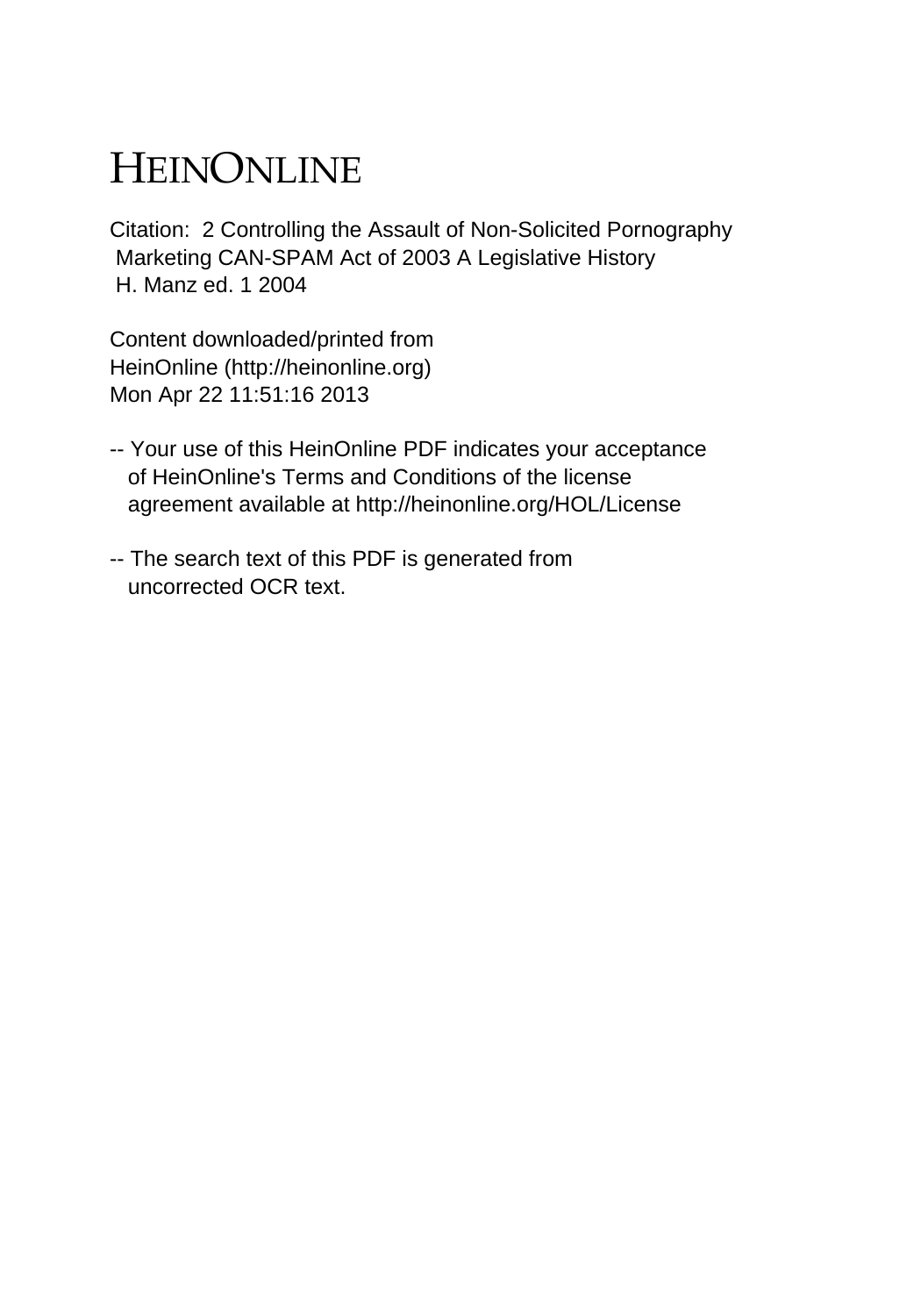## **107TH CONGRESS**<br>**1st Session**

# **1IST** SESSION **S.630**

To prohibit senders of unsolicited commercial electronic mail From dlisguising the source of their messages, to give consumers the choice to cease receiving a sender's unsolicited commercial electronic mail messages, and for other purposes.

#### **IN THE SENATE** OF **THE** UNITED **STATES**

#### MARCH 27, 2001

**Ar. BURNS** (for himself, Mr. WYDEN, M1r. LIEBERMAN, Ms. LANI)IIEti, **Mr.** TORRICELLI, Mr. BREAUX, and Mr. MURKOWSKI) introduced the following bill; which was read twice and referred to the Committee on Commerce, Science, and Transportation

## **A BILL**

- To prohibit senders of unsolicited commercial electronic **mail** from disguising the source of their messages, to give consumers the choice to cease receiving a sender's unsolicited commercial electronic mail messages, and for other purposes.
	- *1 Be it enacted* **by** *the Senate and House of Representa-*
	- 2 *tives of the United States of America in Congress assembled,*

#### **3 SECTION 1. SHORT TITLE.**

- 4 This Act may **be** cited as the "Controlling the Assault
- *5* of Non-Solicited Pornography and Marketing Act of
- $6\text{--}2001"$ , or the "CAN SPAM Act of 2001".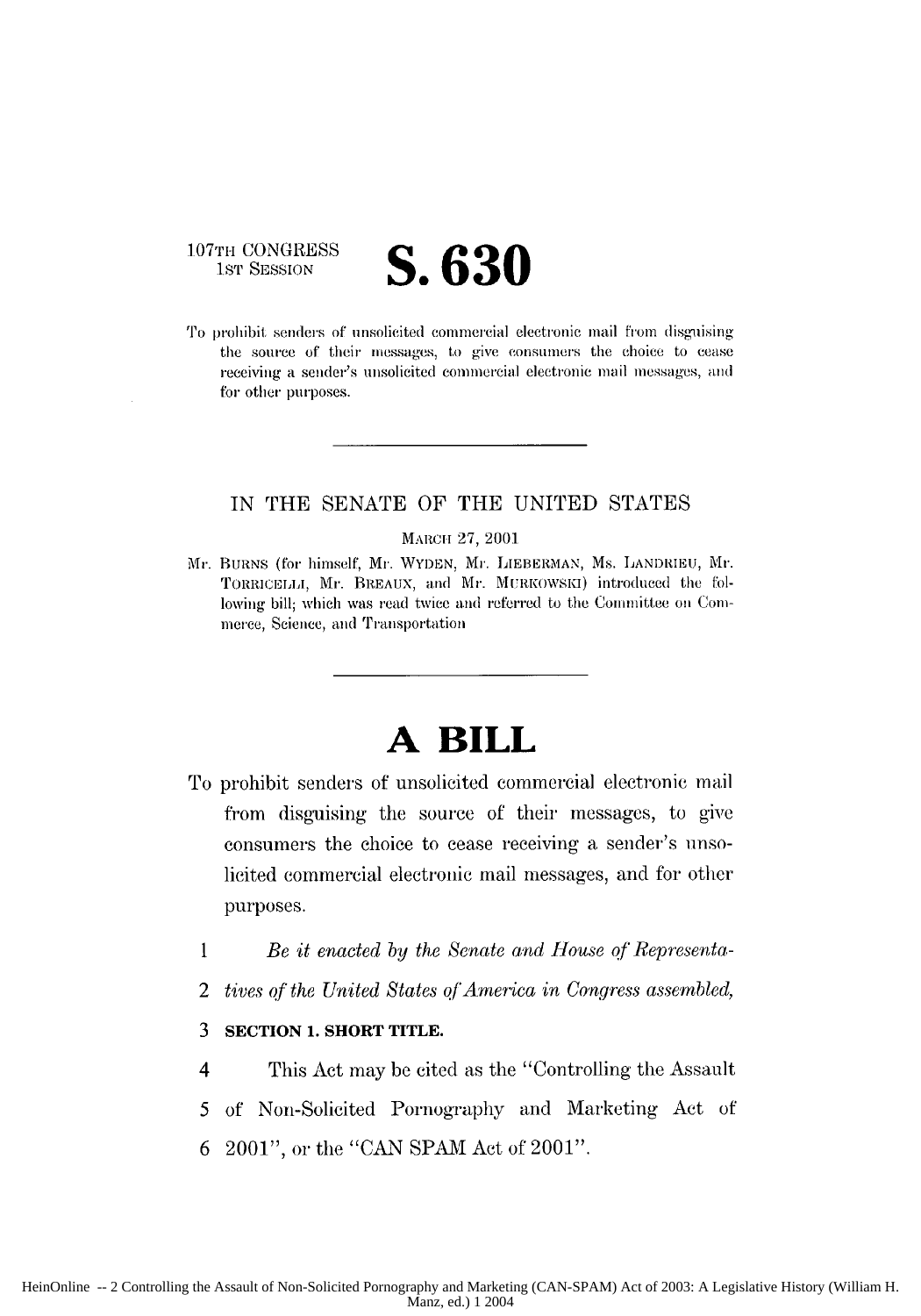2

#### **1 SEC. 2. CONGRESSIONAL FINDINGS AND POLICY.**

2 (a) FINDINGS.—The Congress finds the following:

3 (1) There is a right of free speech on the Inter-4 net.

5 (2) The Internet has increasingly become a erit-6 ical mode of global communication and now presents 7 unprecedented opportunities for the development and **8** growth of global commerce and an integrated world-9 wide economy. In order for global commerce on the 10 Internet to reach its full potential, individuals and 11 entities, using the Internet and other online services 12 should be prevented from engaging in activities that 13 prevent other users and Internet service providers 14 from having a reasonably predictable, efficient, and 15 economical online experience.

16 (3) Unsolicited commercial electronic mail can 17 be a mechanism through which businesses advertise 18 and attract customers in the online environment.

19 (4) The receipt of unsolicited commercial dec-20 tronic mail may result in costs to recipients who 21 cannot refuse to accept such mail and who **incur** 22 costs for the storage of such mail, or for the time 23 spent accessing, reviewing, and discarding such mail, 24 or for both.

25 (5) Unsolicited commercial electronic mail may 26 impose significant monetary costs on providers of **S 630 IS**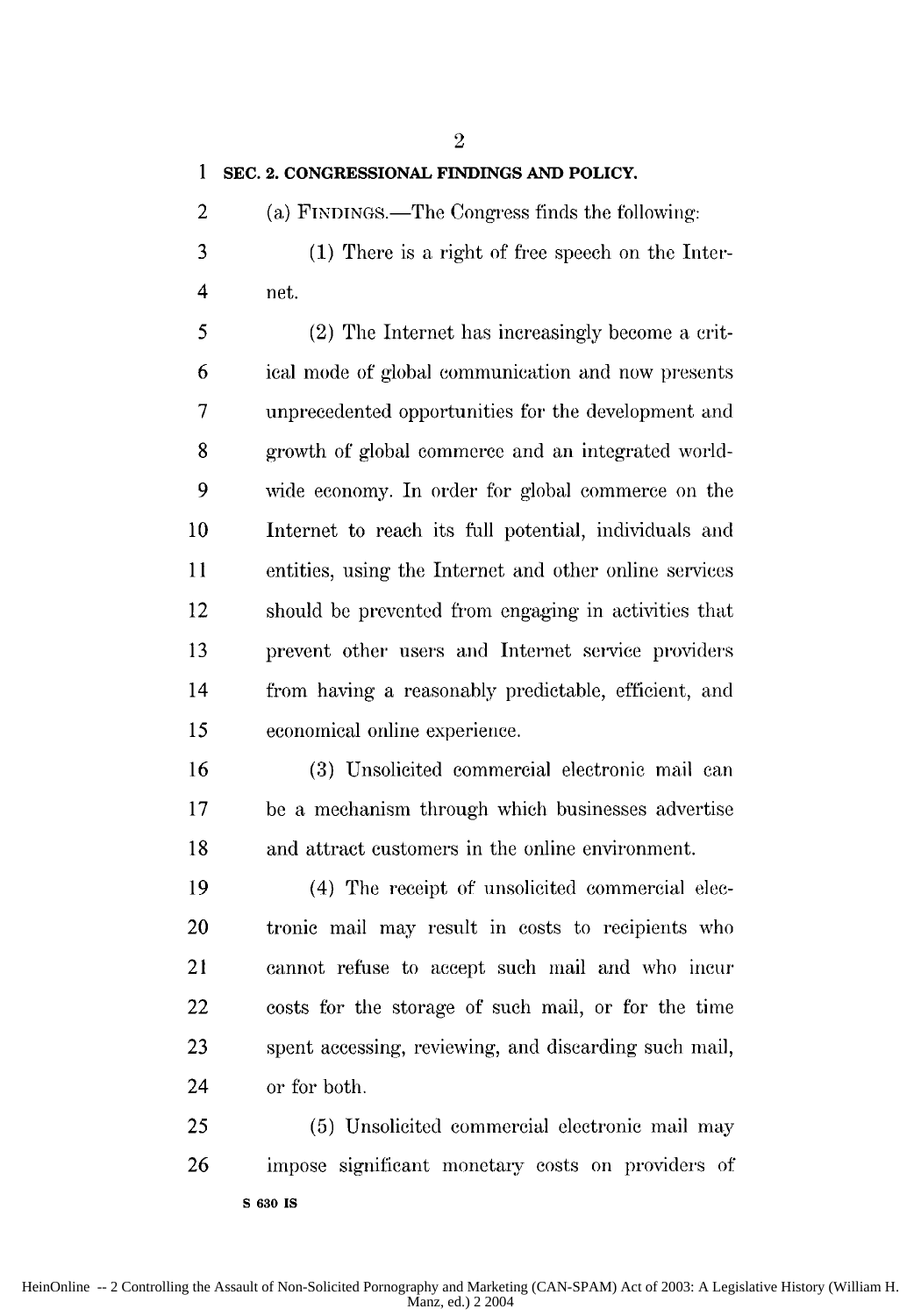**I** Internet access services, businesses, and educational 2 and nonprofit institutions that carry and receive 3 such mail, as there is a finite volume of mail that 4 such providers, businesses, and institutions can ban-*5* dle without further investment. The sending of such 6 mail is increasingly and negatively affecting the 7 quality of service provided to customers of Internet 8 access service, and shifting costs from the sender of 9 the advertisement to the provider of Internet access 10 service and the recipient.

11 (6) While some senders of unsolicited connner-12 cial electronic mail messages provide simple and reli-13 able way for recipients to reject (or "opt-out" of) re-14 ceipt of unsolicited commercial electronic mail from 15 such senders in the future, other senders provide no 16 such "opt-out" mechanism, or refuse to honor the 17 requests of recipients not to receive electronic mail 18 from such senders in the future, or both.

19 (7) An increasing number of senders of unsolic-20 ited commercial electronic mail purposefully disguise 21 the source of such mail so as to prevent recipients 22 from responding to such mail quickly and easily.

23 (8) An increasing number of senders of unsolic-24 ited commercial electronic mail purposefully include 25 misleading information in the message's subject lines

**S 630 Is**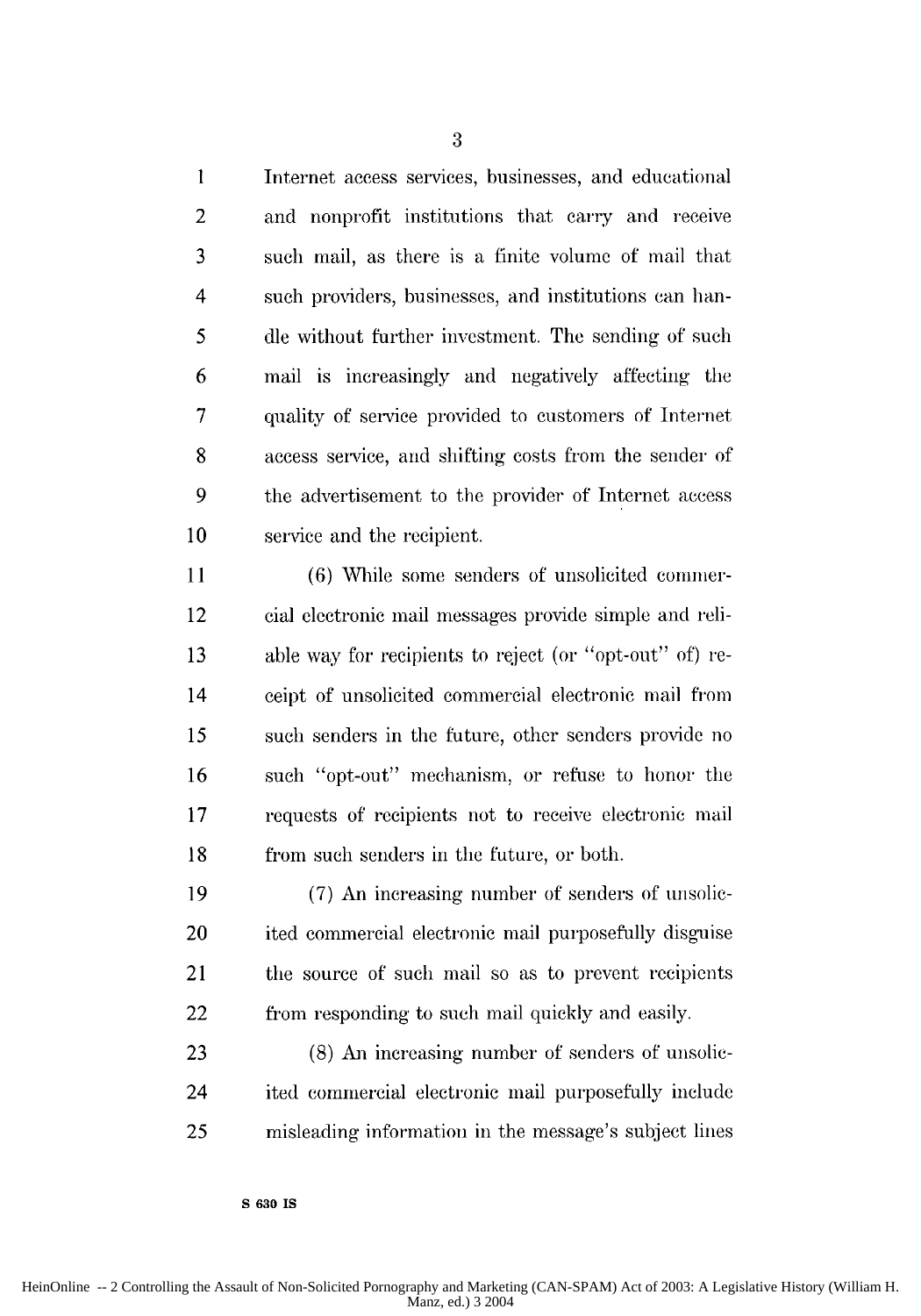1 in order to induce the recipients to view the mes-2 sages.

3 (9) Because recipients of unsolicited commercial 4 electronic mail are unable to avoid the receipt of 5 such mail through reasonable means, such mail may 6 invade the privacy of recipients.

7 (10) The practice of sending unsolicited com-8 mercial electronic mail is sufficiently profitable that 9 senders of such mail will not be unduly burdened by 10 the costs associated with providing an "opt-out" 11 mechanism to recipients and ensuring that recipients 12 who exercise such opt-out do not receive further 13 messages from that sender.

14 (11) In legislating against certain abuses on the 15 Internet, Congress should be very careful to avoid 16 infringing in any way upon constitutionally protected 17 rights, including the rights of assemble, free speech, 18 and privacy.

19 (b) **CONGRESSIONAI,** DETERMINATION OF **PUBLIC** 20 POLiCY.-On the basis of the findings in subsection (a), 21 the Congress determines that—

22 (1) there is substantial government interest in 23 regulation of unsolicited commercial electronic mail;

#### **S 630 IS**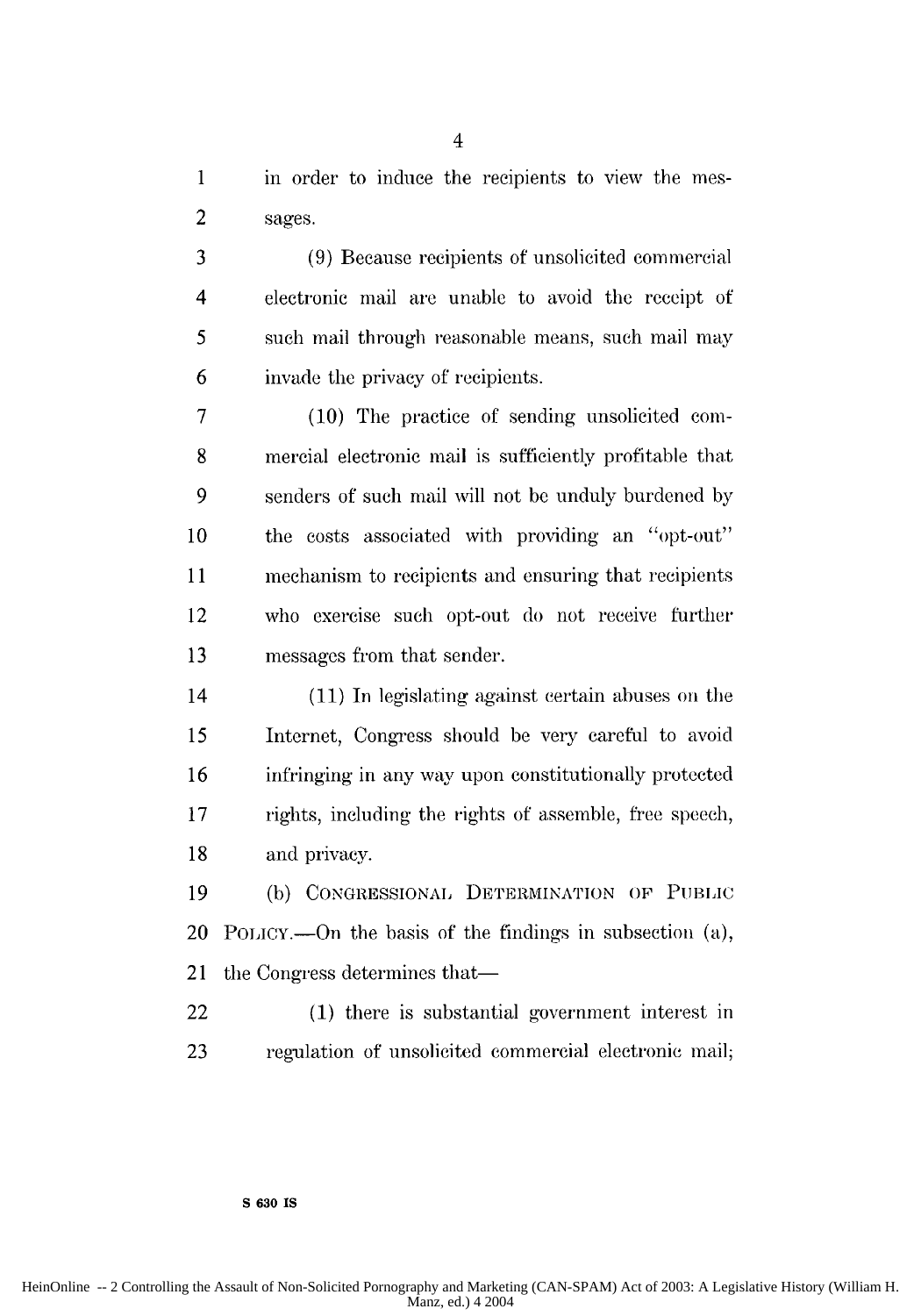1 (2) senders of unsolicited commercial electronic 2 mail should not mislead recipients as to the source 3 or content of such mail; and 4 (3) recipients of unsolicited commercial elec-5 tronic mail have a right to decline to receive addi-6 tional unsolicited commercial electronic mail from 7 the same source. **8 SEC. 3. DEFINITIONS.** 9 In this Act: 10 (1) AFFIRMATIVE CONSENT.—The term "af-11 firmative consent", when used with respect to a 12 commercial electronic mail message, means-13 (A) the message falls within the scope of 14 an express and unambiguous invitation or per-15 mission granted by the recipient and not subse-16 quently revoked; 17 (B) the recipient had clear and con-18 spicuous notice, at the time such invitation or 19 permission was granted, of-20 (i) the fact that the recipient was 21 granting the invitation or permission; 22 (ii) the scope of the invitation or per-23 mission, including what types of commer-24 cial electronic mail messages would be cov-25 ered by the invitation or permission and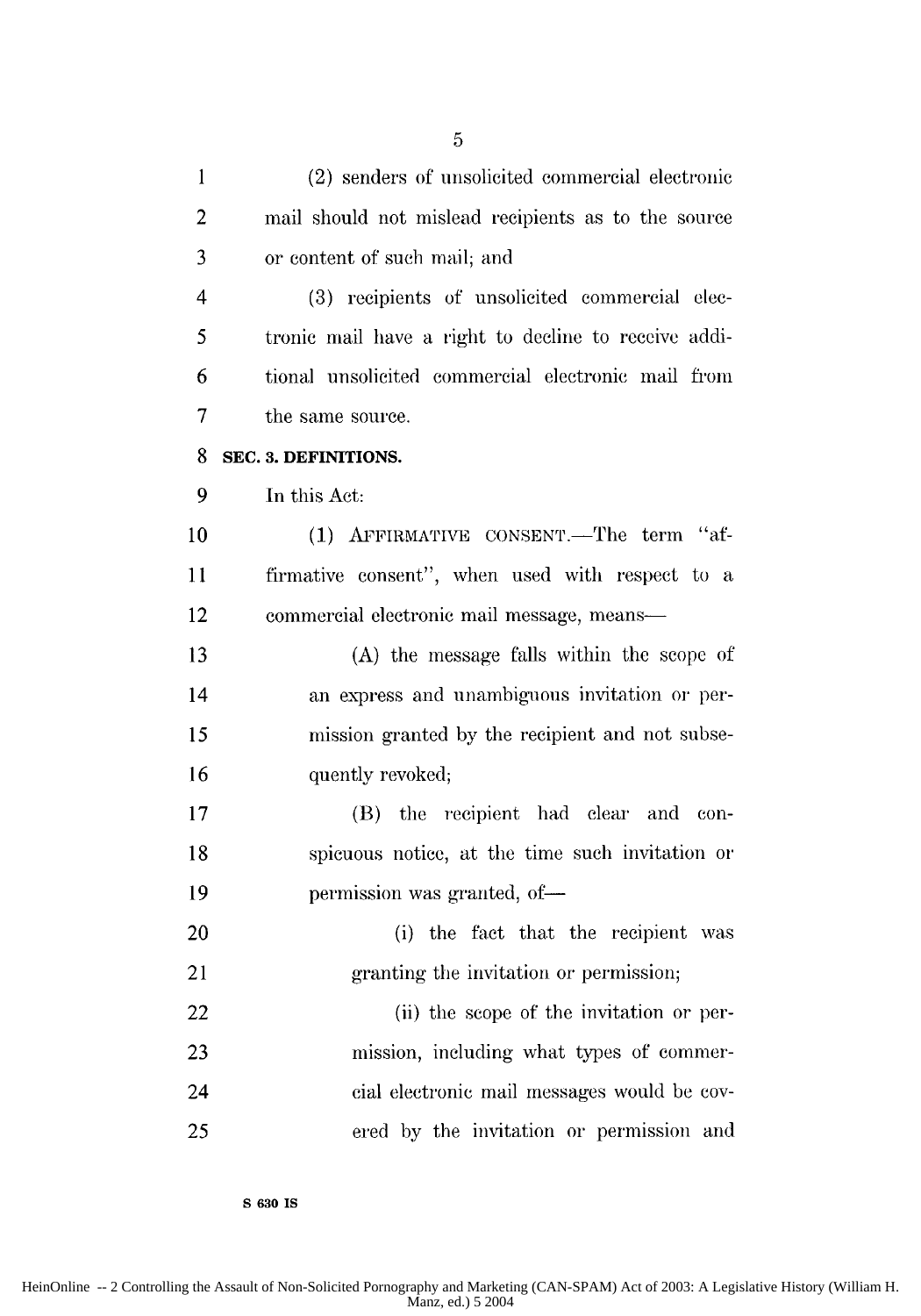1 what senders or types of senders, if any, 2 other than the party to whom the invita-3 tion or permission was communicated 4 would be covered by the invitation or per-5 mission; and 6 (iii) a reasonable and effective mecha-7 nism for revoking the invitation or permis-**8** sion; and 9 (C) the recipient has not, after granting 10 the invitation or permission, submitted a re-11 quest under section  $5(a)(3)$  not to receive unso-12 licited commercial electronic mail messages 13 from the sender of the message. 14 (2) COMMERCIAL ELECTRONIC MAIL MES-15 SAGE.—The term "commercial electronic mail mes-16 sage" means any electronic mail message the pri-

17 mary purpose of which is to advertise or promote, 18 for a commercial purpose, a commercial product or 19 service (including content on an Internet website). 20 An electronic mail message shall not be considered 21 to be a commercial electronic mail message solely be-22 cause such message includes a reference to a com-23 mercial entity that serves to identify the sender or 24 a reference or link to an Internet website operated 25 for a commercial purpose.

**S 630 IS**

 $6\overline{6}$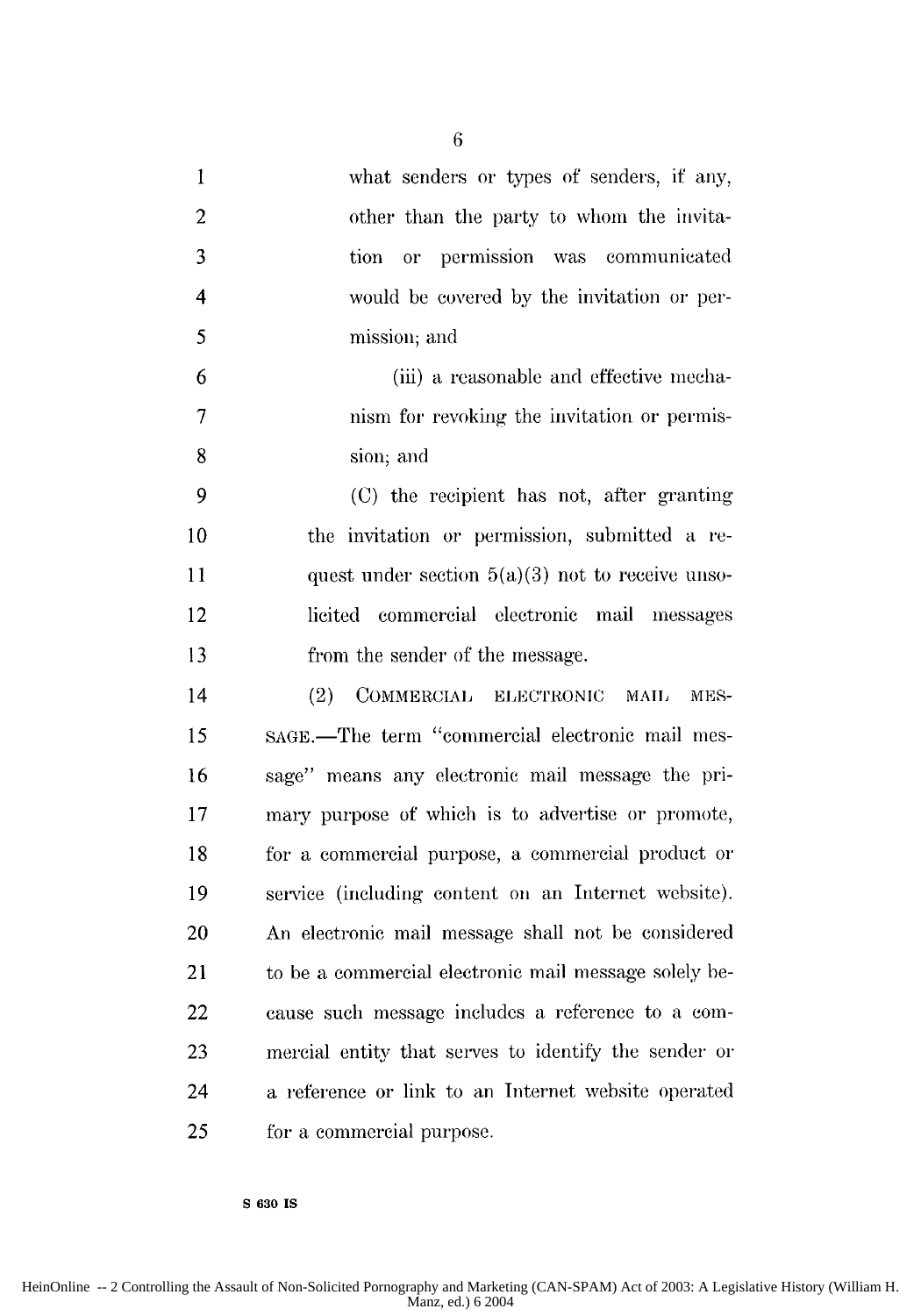| $\mathbf{1}$ | COMMISSION.-The term "Commission"<br>(3)            |
|--------------|-----------------------------------------------------|
| 2            | means the Federal Trade Commission.                 |
| 3            | (4) DOMAIN NAME.—The term "domain name"             |
| 4            | means any alphanumeric designation which is reg-    |
| 5            | istered with or assigned by any domain name reg-    |
| 6            | istrar, domain name registry, or other domain name  |
| 7            | registration authority as part of an electronic ad- |
| 8            | dress on the Internet.                              |
| 9            | (5) ELECTRONIC MAIL ADDRESS.—                       |
| 10           | (A) IN GENERAL.-The term "electronic                |
| 11           | mail address" means a destination (commonly         |
| 12           | expressed as a string of characters) to which       |
| 13           | electronic mail can be sent or delivered.           |
| 14           | (B) INCLUSION.—In the case of the Inter-            |
| 15           | net, the term "electronic mail address" may in-     |
| 16           | clude an electronic mail address consisting of a    |
| 17           | user name or mailbox (commonly referred to as       |
| 18           | the "local part") and a reference to an Internet    |
| 19           | domain (commonly referred to as the "domain         |
| 20           | part").                                             |
| 21           | (6) FTC ACT.—The term "FTC Act" means               |
| 22           | the Federal Trade Commission Act (15 U.S.C. 41 et   |
| 23           | seq.).                                              |
| 24           | (7) FUNCTIONING RETURN ELECTRONIC MAIL              |
| 25           | ADDRESS.-                                           |
|              |                                                     |

**S 630 IS**

HeinOnline -- 2 Controlling the Assault of Non-Solicited Pornography and Marketing (CAN-SPAM) Act of 2003: A Legislative History (William H. Manz, ed.) 7 2004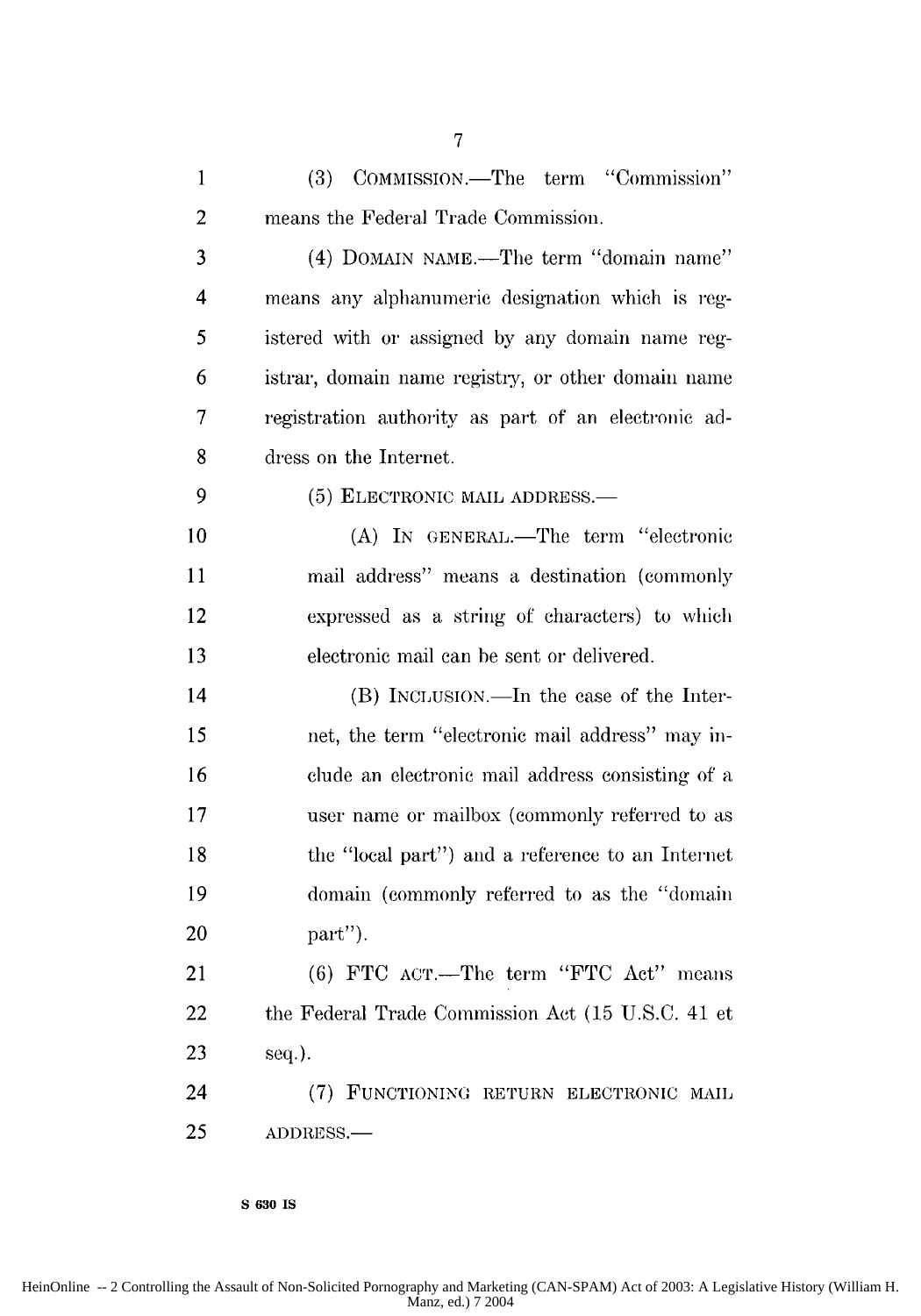1 (A) The term "functioning return elec-2 tronic mail address" means a legitimately ob-3 tained electronic mail address, clearly and con-4 spicuously displayed in a commercial electronic 5 mail message, that— 6 (i) remains capable of receiving ines-7 sages for no less than 30 days after the 8 transmission of such commercial electronic 9 mail message; and 10 (ii) that has capacity reasonably cal-**11** culated, in light of the number of recipi-12 ents of the commercial electronic mail mes-13 sage, to enable it to receive the full ex-14 pected quantity of reply messages from 15 such recipients. 16 (B) An electronic mail address that meets 17 the requirements of subparagraph (A) shall not 18 be excluded from this definition because of a 19 temporary inability to receive electronic mail 20 messages due to technical problems, provided 21 steps are taken to correct such technical prob-22 lems within a reasonable time period. 23 (8) HEADER INFORMATION.—The term "header 24 information" means the source, destination, and

**S 630 IS**

25 routing information attached to the beginning of an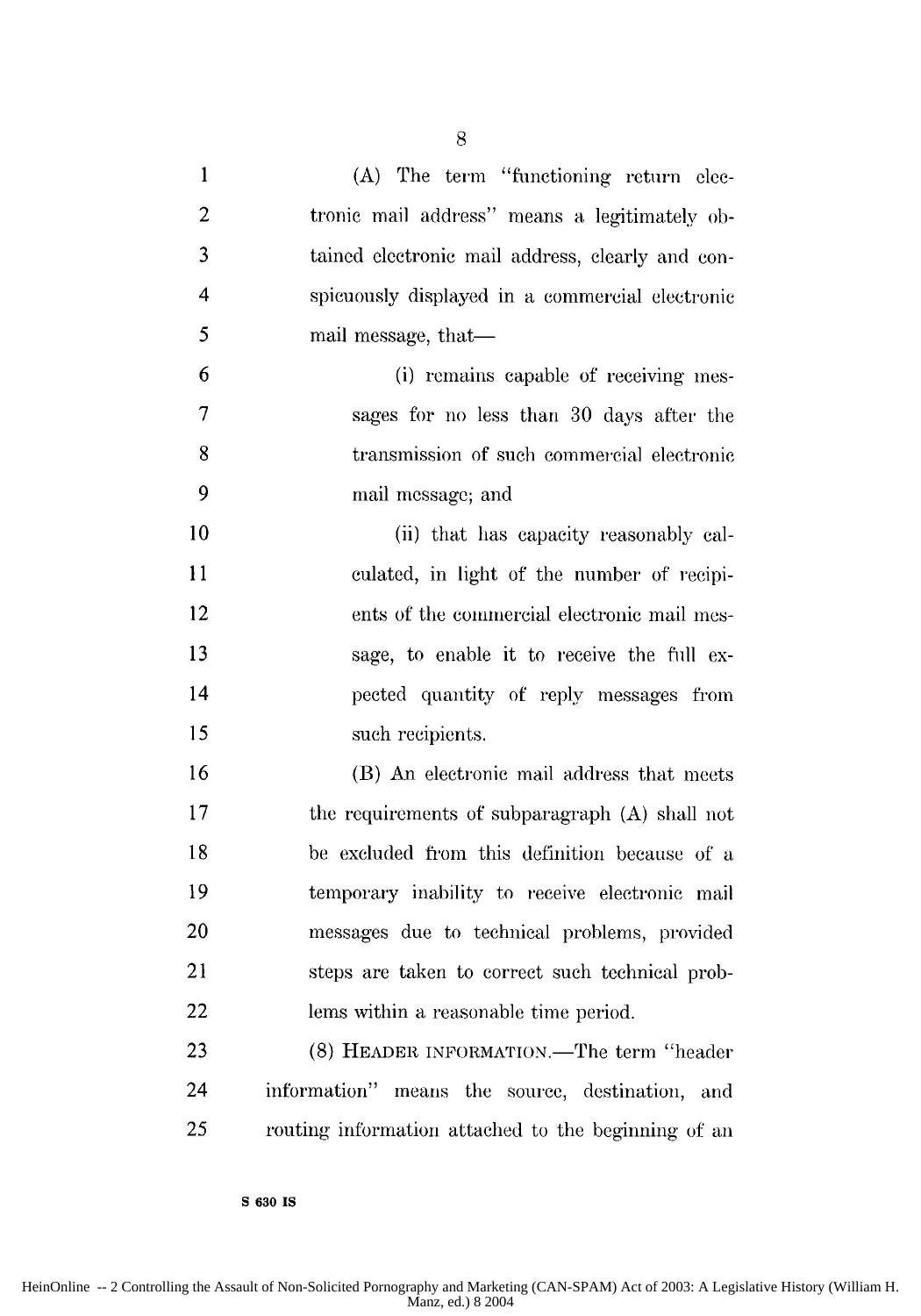1 electronic mail message, including the originating 2 domain name and originating electronic mail ad-3 dress.

4 (9) IMPLIED CONSENT.—The term "implied 5 consent", when used with respect to a commercial 6 electronic mail message, means—

7 (A) within the 5-year period ending upon 8 receipt of such message, there has been a busi-9 ness transaction between the sender and the re-10 cipient (including a transaction involving the 11 provision, free of charge, of information, goods, 12 or services requested by the recipient); and

13 (B) the recipient was, at the time of such 14 transaction or thereafter, provided a clear and 15 conspicuous notice of an opportunity not to re-16 ceive unsolicited commercial electronic mail 17 messages from the sender and has not exercised 18 such opportunity.

19 (10) INITIATE.—The term "initiate", when 20 used with respect to a commercial electronic mail 21 message, means to originate such message, to pro-22 cure the origination of such message, or to assist in 23 the origination of such message through the provi-24 sion or selection of addresses to which such message 25 will be sent, but shall not include actions that con-

**S 630 IS**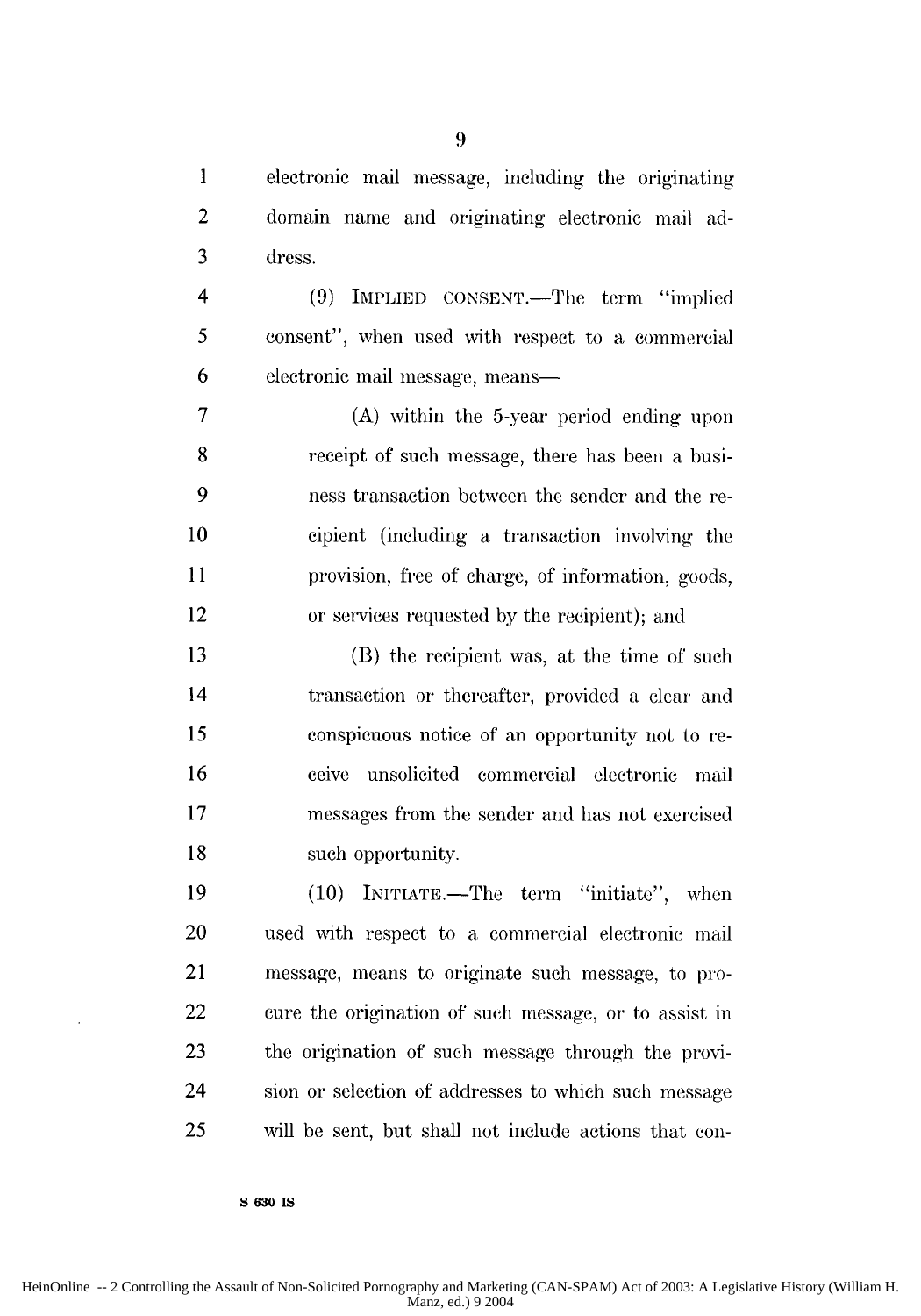1 stitute routine conveyance of such message. For pur-2 poses of this Act, more than 1 person may be con-3 sidered to have initiated the same message.

4 (11) INTERNET.—The term "Internet" has the 5 meaning given that term in the Internet Tax Free-6 dora Act (Public Law 105-277, div. C, title XI, **7 § I101(e)(3)(c)).**

8 (12) INTERNET ACCESS SERVICE.—The term 9 "Internet access service" has the meaning given that 10 term in section 231(e)(4) of the Communications 11 Act of 1934 (47 U.S.C. 231(e)(4)).

12 (13) PROTECTED COMPUTER.—The term "pro-13 tected computer" has the meaning given that term 14 in section 1030(e)(2) of title 18, United States 15 Code.

16 (14) RECIPIENT.—The term "recipient", when 17 used with respect to a commercial electronic mail 18 message, means the addressee of such message. If 19 an addressee of a commercial electronic mail mes-20 sage has 1 or more electronic mail addresses in addi-21 tion to the address to which the message was ad-22 dressed, the addressee shall be treated as a separate 23 recipient with respect to each such address.

24 (15) ROUTINE CONVEYANCE.—The term "rou-25 tine conveyance" means the transmission, routing,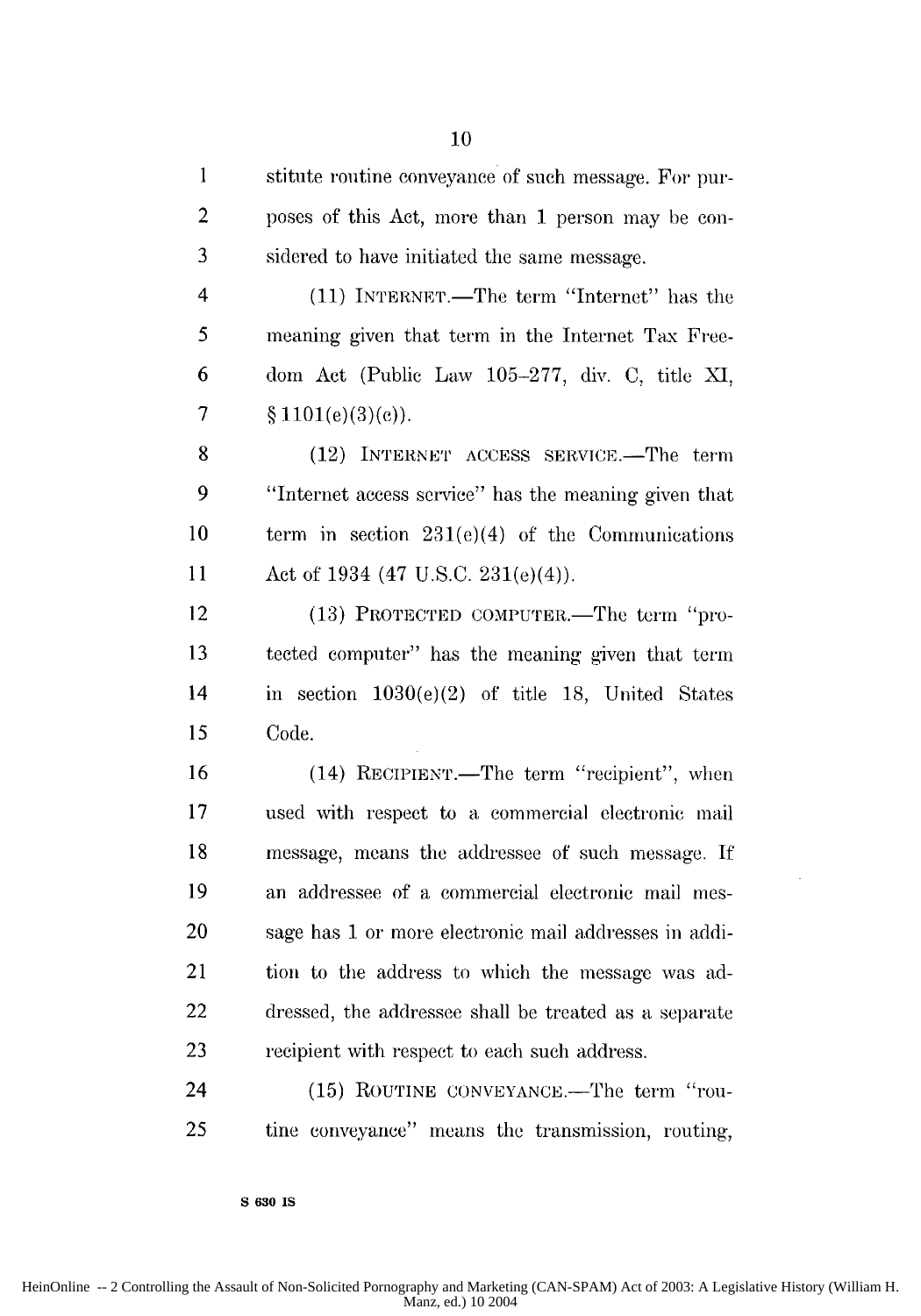1 relaying, handling, or storing, through an automatic 2 technical process, of an electronic mail message for 3 which another person has provided and selected the 4 recipient addresses.

5 (16) SENDER.—The term "sender", when used 6 with respect to a commercial electronic mail mes-7 sage, means a person who initiates such a message 8 and whose product, service, or Internet web site is 9 advertised or promoted by the message, but does not 10 include any person, including a provider of Internet 11 access service, whose role with respect to the mes-12 sage is limited to routine conveyance of the message. 13 (17) UNSOLICITED COMMERCIAL ELECTRONIC 14 MAIL MESSAGE.-15 (A) In GENERAL.—The term "unsolicited" 16 commercial electronic mail message" means any 17 commercial electronic mail message that is sent

18 to a recipient—

19 (i) Without prior affirmative consent 20 or implied consent from the recipient; or 21 (ii) to a recipient who, subsequent to

22 the establishment of affirmative or implied 23 consent under subparagraph (i), has ex-24 pressed, in a reply submitted pursuant to 25 section  $5(a)(3)$ , or in response to any other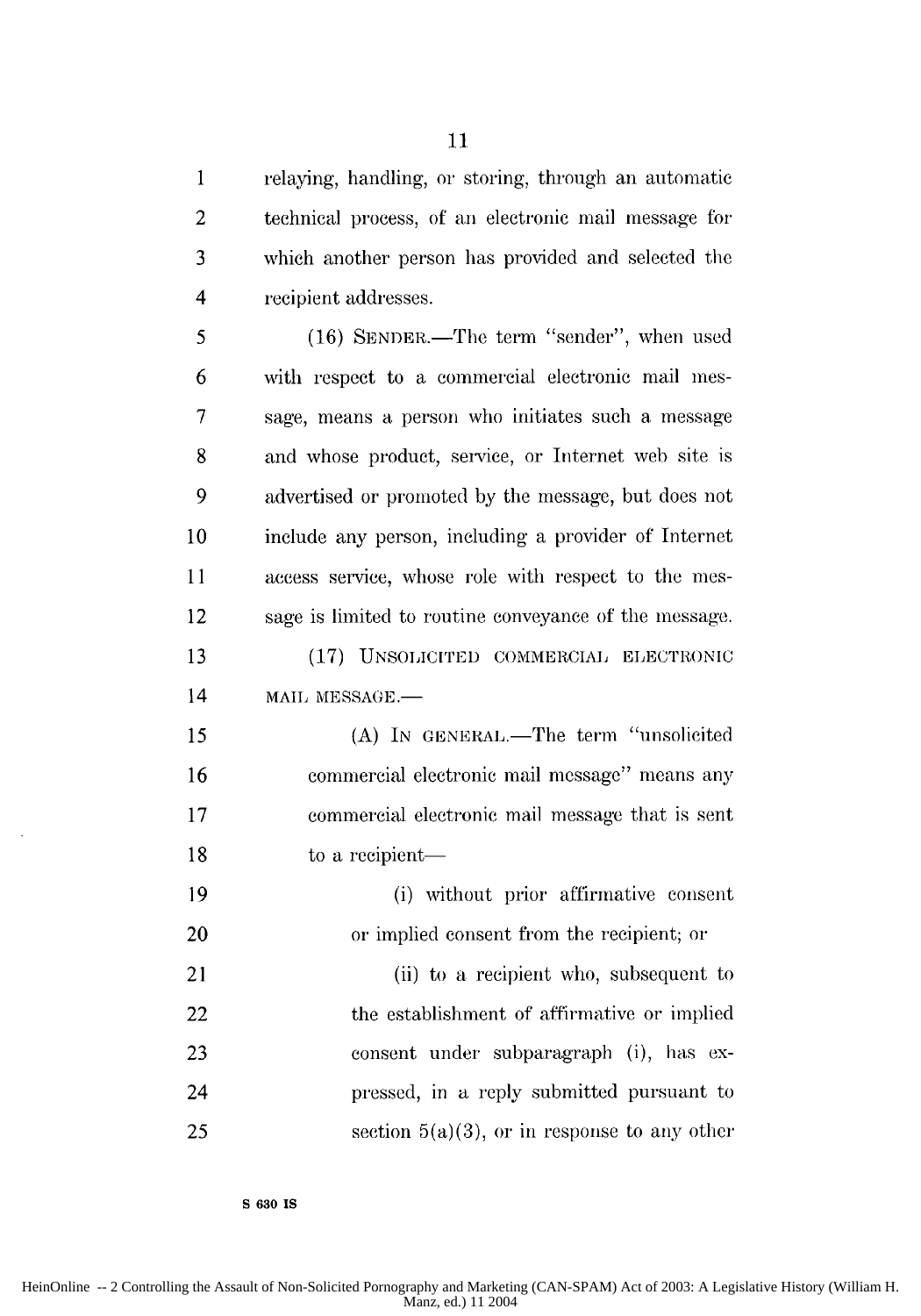| $\mathbf{1}$   | opportunity the sender may have provided              |
|----------------|-------------------------------------------------------|
| $\overline{c}$ | to the recipient, a desire not to receive             |
| 3              | commercial electronic mail messages from              |
| $\overline{4}$ | the sender.                                           |
| 5              | (B) EXCLUSION.—Notwithstanding sub-                   |
| 6              | paragraph (A), the term "unsolicited commer-          |
| 7              | cial electronic mail message" does not include        |
| 8              | an electronic mail message sent by or on behalf       |
| 9              | of one or more lawful owners of copyright, pat-       |
| 10             | ent, publicity, or trademark rights to an unau-       |
| 11             | thorized user of protected material notifying         |
| 12             | such user that the use is unauthorized and re-        |
| 13             | questing that the use be terminated or that per-      |
| 14             | mission for such use be obtained from the             |
| 15             | rights holder or holders.                             |
| 16             | SEC. 4. CRIMINAL PENALTY FOR UNSOLICITED COMMER-      |
| 17             | CIAL ELECTRONIC MAIL CONTAINING FRAUD-                |
| 18             | ULENT ROUTING INFORMATION.                            |
| 19             | (a) IN GENERAL.—Chapter 63 of title 18, United        |
| 20             | States Code, is amended by adding at the end the fol- |
| 21             | lowing:                                               |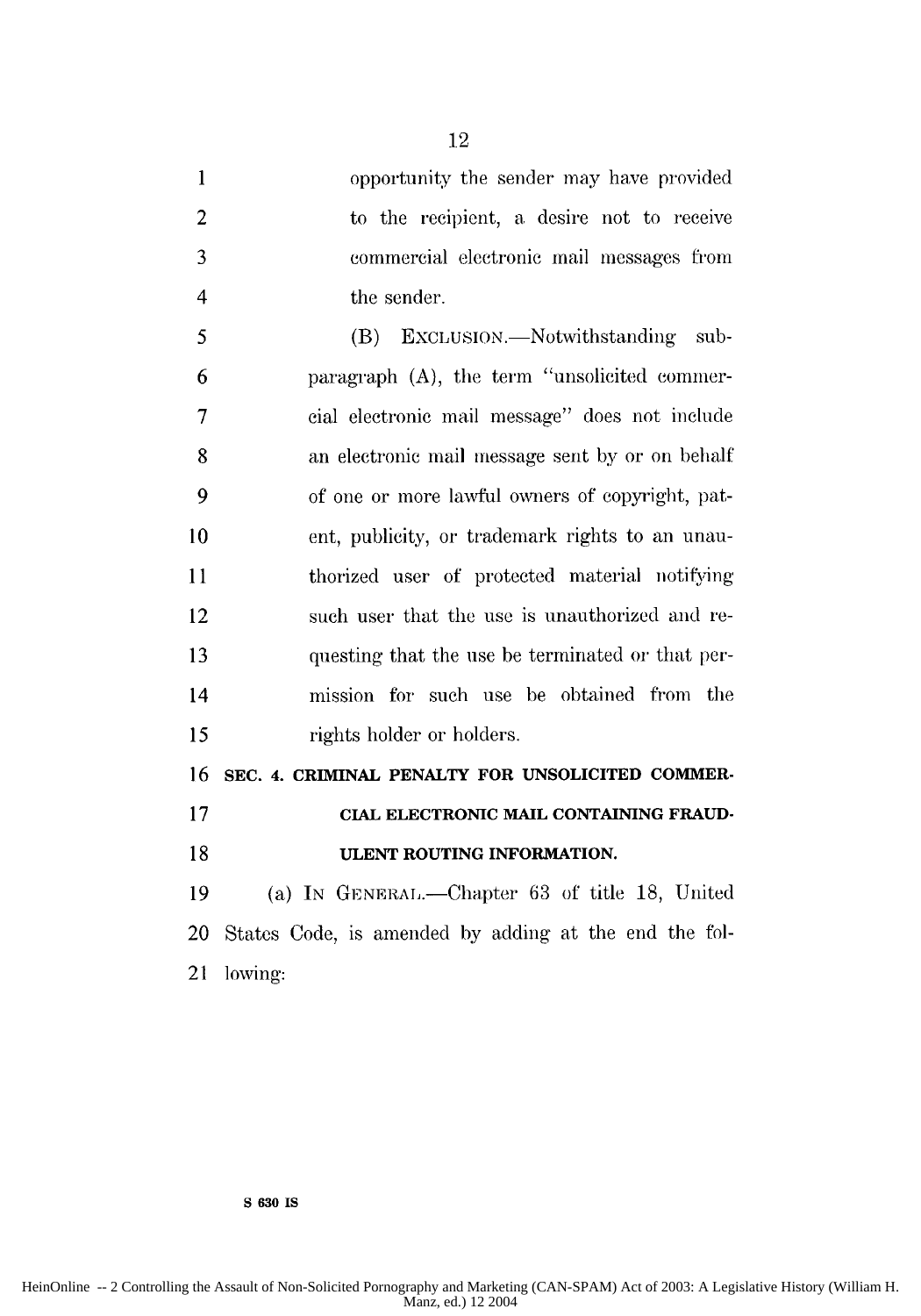### **1 "§ 1348. Unsolicited commercial electronic mail con-2 taining fraudulent transmission informa-3 tion**

4 "(a) In GENERAL.—Any person who intentionally 5 initiates the transmission of any unsolicited commercial 6 electronic mail message to a protected computer in the 7 United States with knowledge that such message contains 8 or is accompanied by header information that is materially **9** or intentionally false or misleading shall **be** fined or im-**10** prisoned for not more than 1 year, or both, under this 11 title.

12 "(b) DEFINITIONS.-Any term used in subsection (a) 13 that is defined in section 3 of the Unsolicited Commercial 14 Electronic Mail Act of 2001 has the meaning giving it in 15 that section.".

16 (b) CONFORMING AMENDMENT.—The chapter anal-17 ysis for chapter 63 of title 18, United States Code, is 18 amended by adding at the end the following:

"1348. Unsolicited commercial electronic mail containing fraudulent routing information".

**19 SEC. 5. OTHER PROTECTIONS AGAINST UNSOLICITED COM-**20 **MERCIAL ELECTRONIC MAIL.** 21 (a) REQUIREMENTS FOR TRANSMISSION OF MES-22 SAGES.-23 (1) PROHIBITION OF FALSE OR MISLEADING

24 TRANSMISSION INFORMATION.—It shall be unlawful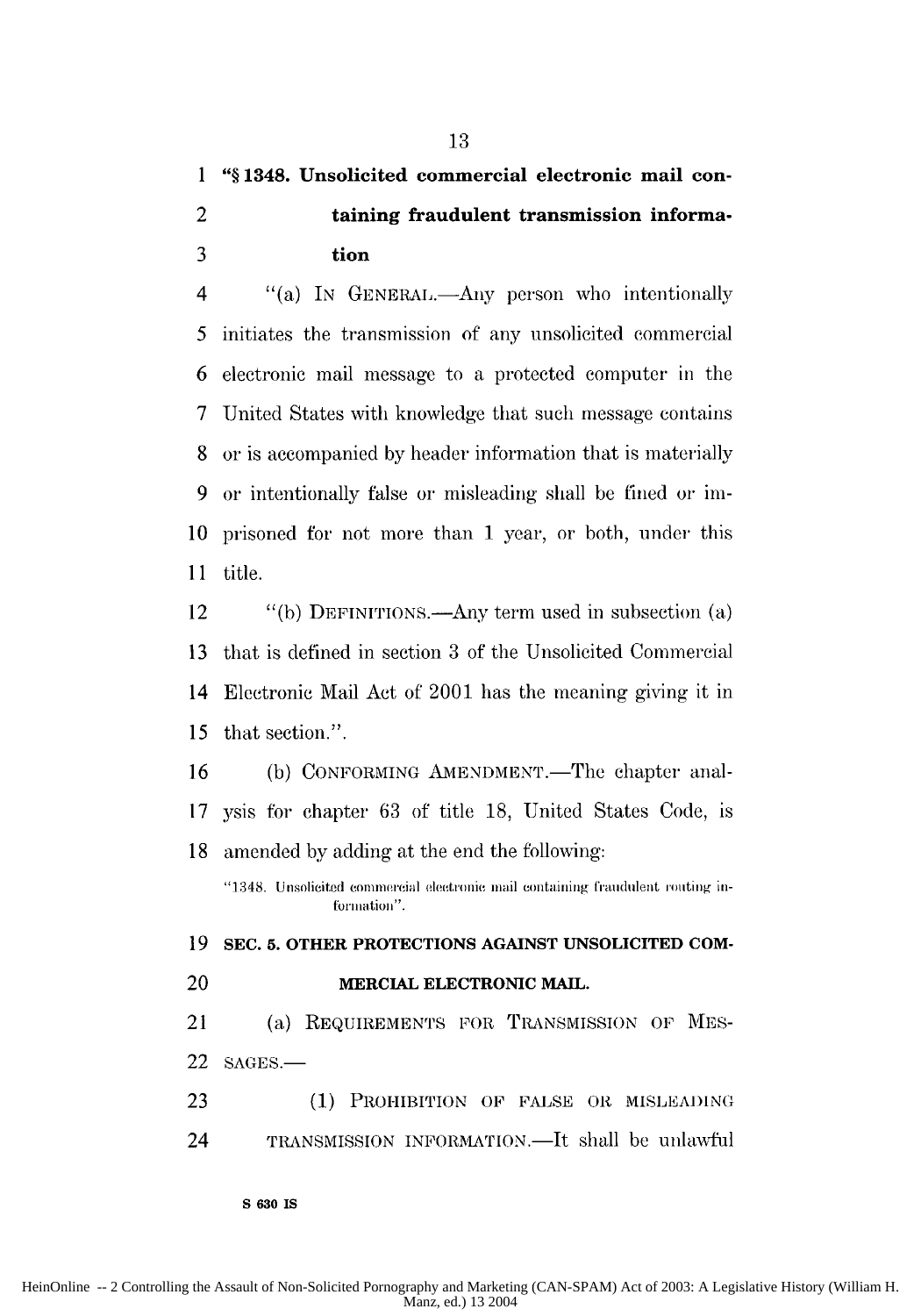1 for any person to initiate the transmission, to a pro-2 tected computer, of a commercial electronic mail 3 message that contains, or is accompanied by, header 4 information that is materially or intentionally false *5* or misleading, or not legitimately obtained.

14

6 (2) PROHIBITION OF DECEPTIVE SUBJECT 7 HEADINGS.—It shall be unlawful for any person to 8 initiate the transmission, to a protected conputer, of 9 a commercial electronic mail message with a subject 10 heading that such person knows is likely to mislead 11 the recipient about a material fact regarding the 12 contents or subject matter of the message.

13 (3) INCLUSION OF RETURN ADDRESS IN COM-14 MERCIAL ELECTRONIC MAIL.—It shall be unlawful 15 for any person to initiate the transmission of a com-**16** mercial electronic mail message to a protected corn-**17** puter unless such message contains a functioning re-**18** turn electronic mail address to which a recipient 19 may send a reply to the sender to indicate a desire 20 not to receive further messages from that sender at 21 the electronic mail address at which the message 22 was received.

23 (4) PROHIBITION OF TRANSMISSION OF UNSO-24 LICITED COMMERCIAL ELECTRONIC MAIL AFTER OB-25 JECTION.-If a recipient makes a request to a send-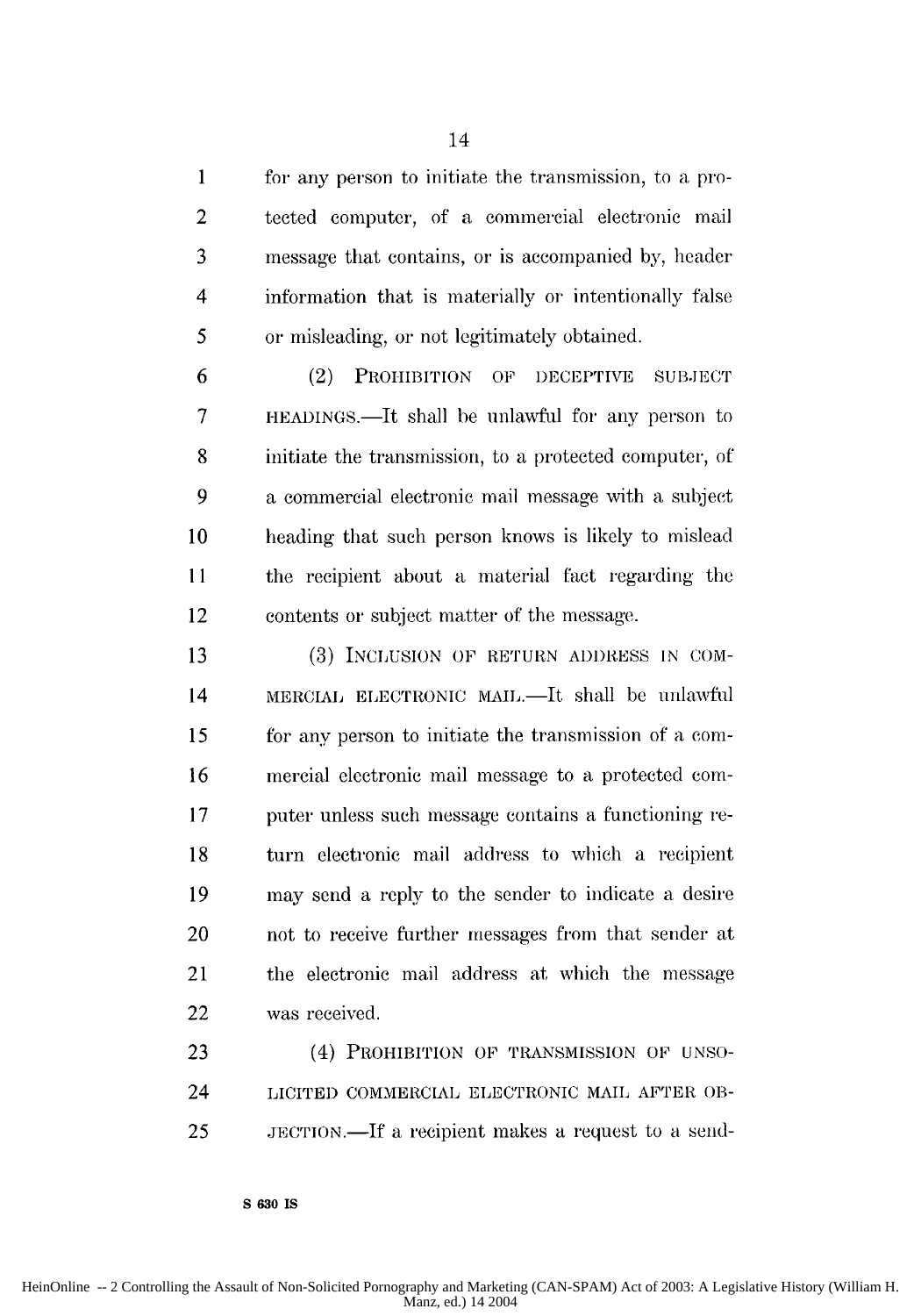1 er, through an electronic mail message sent to an 2 electronic mail address provided by the sender pur-3 suant to paragraph (3), not to receive further **clec-**4 tronic mail messages from that sender, it shall be *5* unlawful for the sender, or any person acting on be-6 half of the sender, to initiate the transmission of an 7 unsolicited commercial electronic mail message to 8 such a recipient within the United States more than 9 10 days after receipt of such request.

10 (5) INCLUSION OF IDENTIFIER, OPT-OUT, **AND** 11 PHYSICAL ADDRESS IN UNSOLICITED COMMERCIAL 12 ELECTRONIC MAIL.—It shall be unlawful for any 13 person to initiate the transmission of any unsolicited 14 commercial electronic mail message to a protected 15 computer unless the message provides, in a manier 16 that is clear and conspicuous to the recipient-

17 (A) identification that the message is an **18** advertisement or solicitation;

19 (B) notice of the opportunity under para-20 graph (3) to decline to receive further unsolic-21 ited commercial electronic mail messages from 22 the sender; and

23 (C) a valid physical postal address of the 24 sender.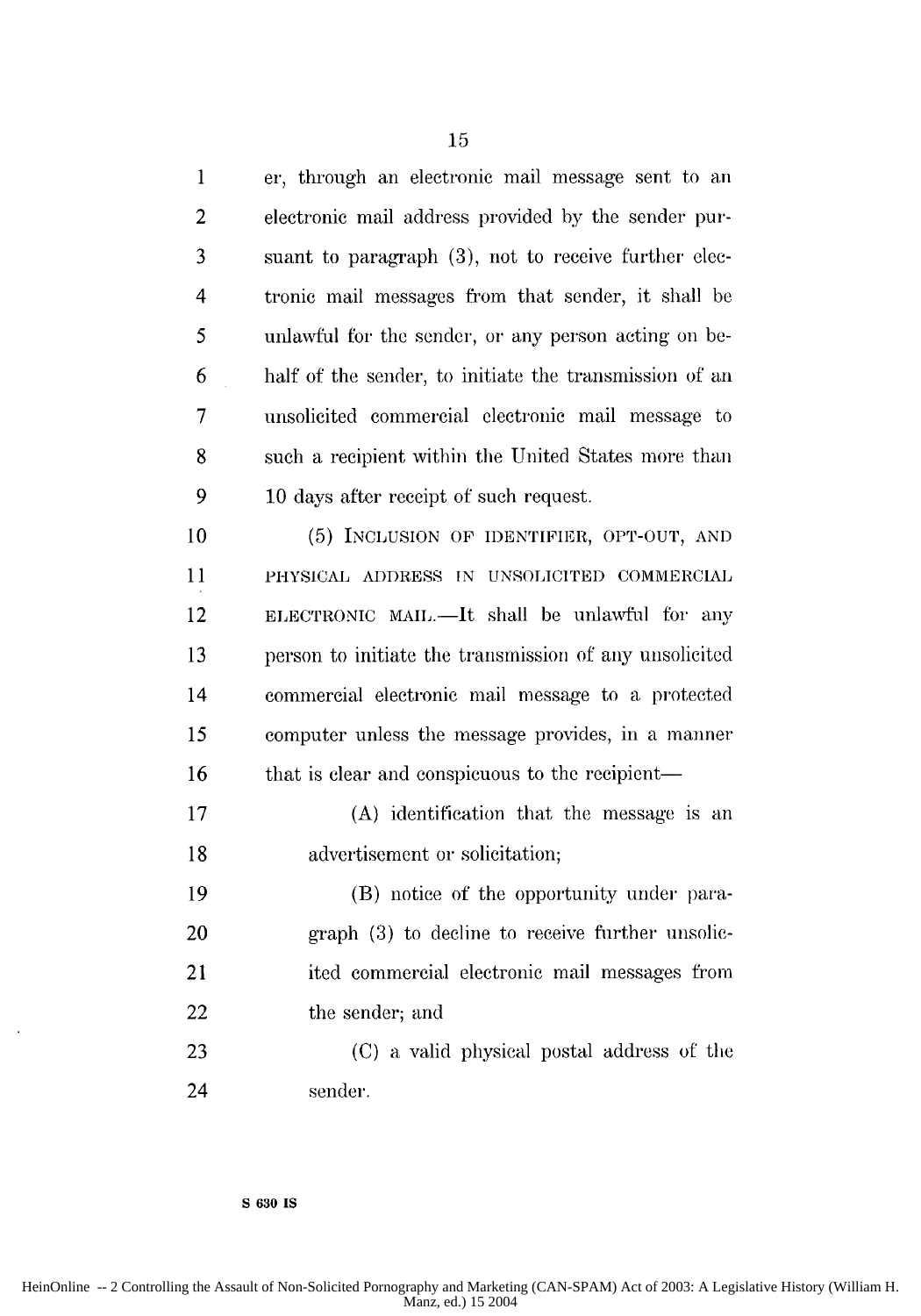1 (b) No EFFECT ON POLICIES OF PROVIDERS OF 2 INTERNET ACCESS SERVICE.—Nothing in this Act shall 3 be construed to have any effect on the lawfulness or un-4 lawfulness, under any other provision of law, of the adop-5 tion, implementation, or enforcement by a provider of 6 Internet access service of a policy of declining to transmit, 7 route, relay, handle, or store certain types of electronic 8 mail messages.

#### **9 SEC. 6. ENFORCEMENT.**

#### 10 (a) ENFORCEMENT BY COMMISSION.—

11 (1) IN GENERAL.—Section 5 of this Act shall 12 be enforced by the Commission under the FTC Act. 13 For purposes of such Commission enforcement, a 14 violation of section 5 of this Act shall be treated as *15* a violation of a rule under section 18 (15 U.S.C. 16 57a) of the FTC Act regarding unfair or deceptive 17 acts or practices.

18 (2) SCOPE OF COMMISSION ENFORCEMENT AU-19 THORITY.—

20 (A) The Commission shall prevent any per-21 son from violating section 5 of this Act in the 22 same manner, by the same means, and with the 23 same jurisdiction, powers, and duties as though 24 all applicable terms and provisions of the FTC 25 Act were incorporated into and made a part of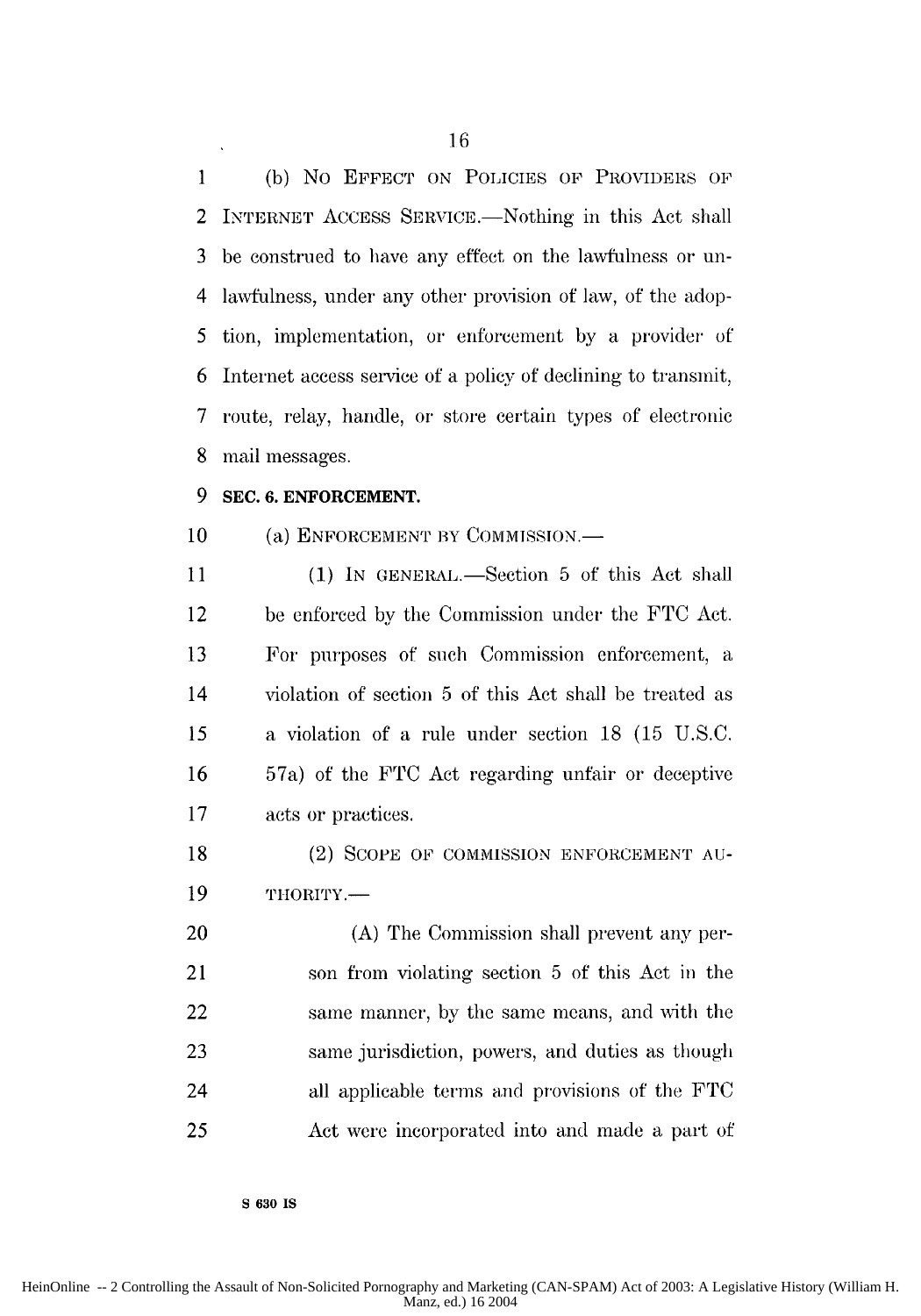| $\mathbf{1}$            |          | this section. Any person who violates section 5        |
|-------------------------|----------|--------------------------------------------------------|
| $\overline{2}$          |          | of this Act shall be subject to the penalties and      |
| 3                       |          | entitled the privileges and immunities provided        |
| $\overline{\mathbf{4}}$ |          | in the FTC Act in the same manner, by the              |
| 5                       |          | same means, and with the same jurisdiction,            |
| 6                       |          | powers, and duties as though all applicable            |
| $\overline{7}$          |          | terms and provisions of the FTC Act were in-           |
| 8                       |          | corporated into and made a part of this section.       |
| 9                       |          | (B) Nothing in this Act shall be construed             |
| 10                      |          | to give the Commission authority over activities       |
| 11                      |          | that are otherwise outside the jurisdiction of         |
| 12                      |          | the FTC Act.                                           |
| 13                      | (b)      | ENFORCEMENT BY CERTAIN OTHER AGEN-                     |
| 14                      | $CIES$ . |                                                        |
| 15                      |          | (1) IN GENERAL.—Compliance with section 5 of           |
| 16                      |          | this Act shall be enforced under—                      |
| 17                      |          | (A) section 8 of the Federal Deposit Insur-            |
| 18                      |          | ance Act $(12 \text{ U.S.C. } 1818)$ , in the case of- |
| 19                      |          | national banks, and Federal<br>(i)                     |
| 20                      |          | branches and Federal agencies of foreign               |
| 21                      |          | banks, by the Office of the Comptroller of             |
| 22                      |          | the Currency;                                          |
| 23                      |          | (ii) member banks of the Federal Re-                   |
| 24                      |          | serve System (other than national banks),              |
| 25                      |          | branches and agencies of foreign banks                 |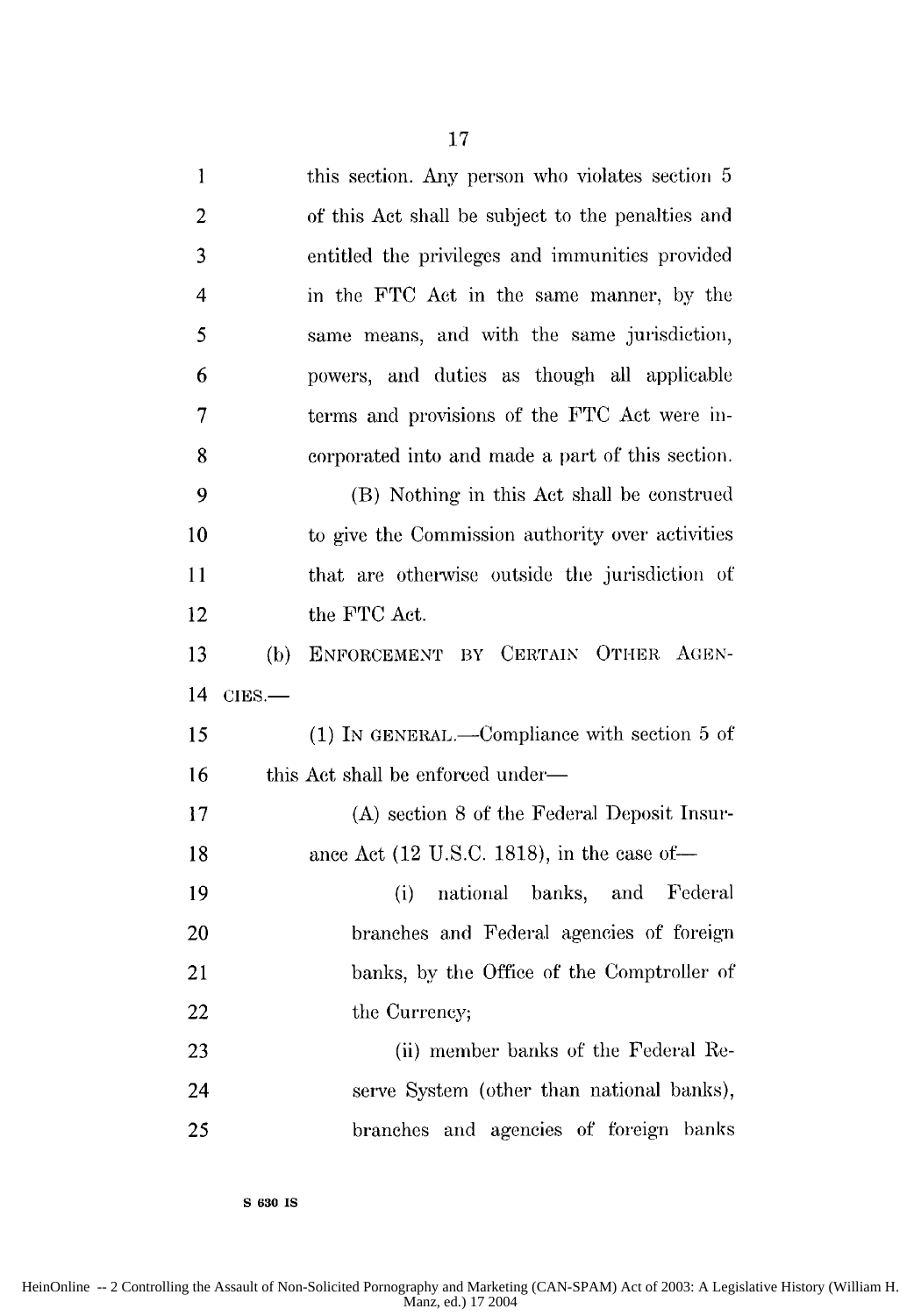| $\mathbf 1$             | (other than Federal branches, Federal            |
|-------------------------|--------------------------------------------------|
| $\overline{2}$          | agencies, and insured State branches of          |
| 3                       | foreign banks), commercial lending compa-        |
| $\overline{\mathbf{4}}$ | nies owned or controlled by foreign banks,       |
| 5                       | and organizations operating under section        |
| 6                       | 25 or 25A of the Federal Reserve Act (12)        |
| 7                       | U.S.C. 601 et seq. and 611 et seq.), by the      |
| 8                       | Federal Reserve Board; and                       |
| 9                       | (iii) banks insured by the Federal De-           |
| 10                      | posit Insurance Corporation (other than          |
| 11                      | members of the Federal Reserve System)           |
| 12                      | and insured State branches of foreign            |
| 13                      | banks, by the Board of Directors of the          |
| 14                      | Federal Deposit Insurance Corporation;           |
| 15                      | (B) section 8 of the Federal Deposit Insur-      |
| 16                      | ance Act (12 U.S.C. 1818), by the Director of    |
| 17                      | the Office of Thrift Supervision, in the case of |
| 18                      | a savings association the deposits of which are  |
| 19                      | insured by the Federal Deposit Insurance Cor-    |
| 20                      | poration;                                        |
| 21                      | (C) the Federal Credit<br>Union Act (12)         |
| 22                      | U.S.C. 1751 et seq.) by the National Credit      |
| 23                      | Union Administration Board with respect to       |
| 24                      | any Federal credit union;                        |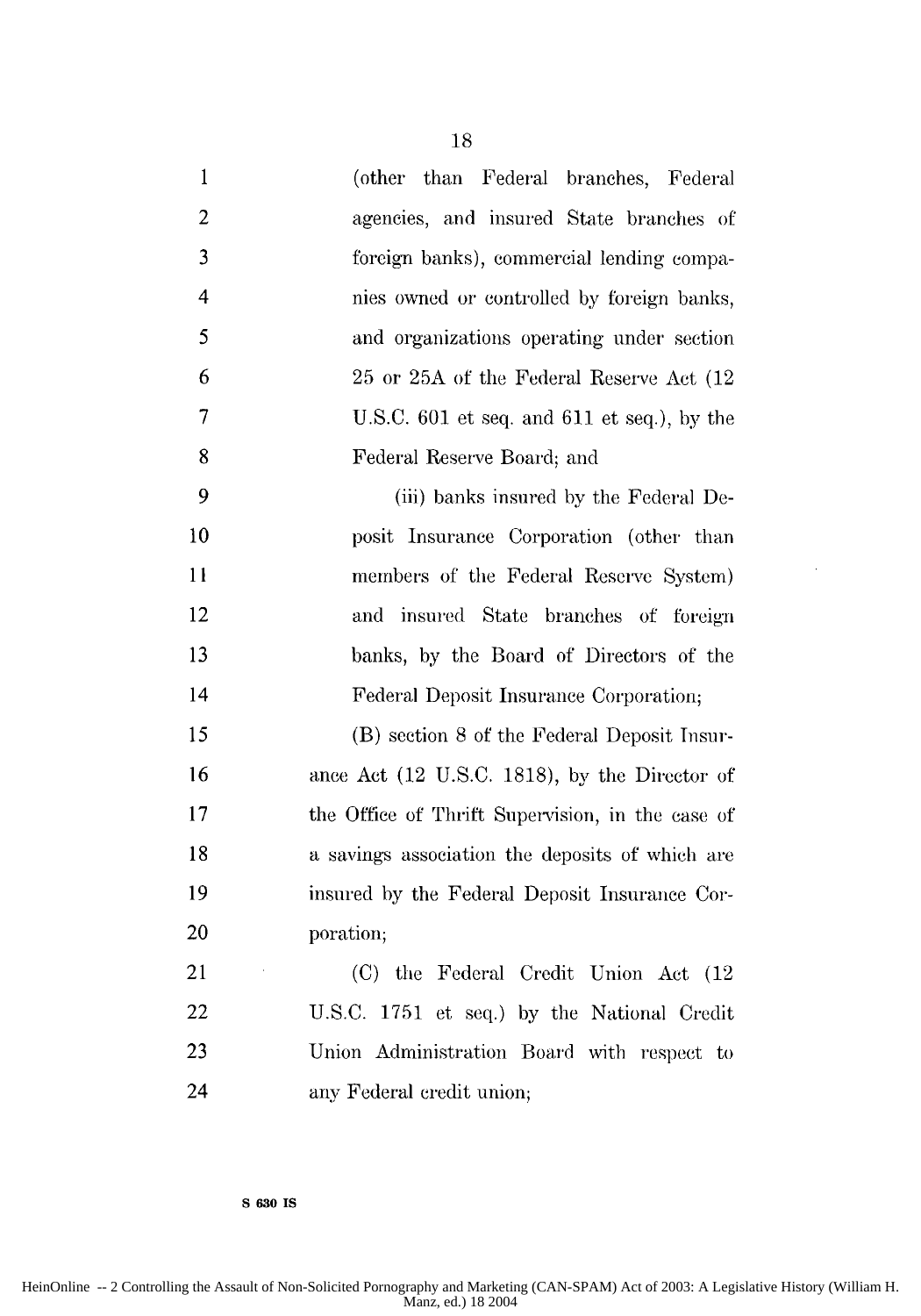| $\mathbf{1}$ | (D) part A of subtitle VII of title 49,                |
|--------------|--------------------------------------------------------|
| $\mathbf{2}$ | United States Code, by the Secretary of Trans-         |
| 3            | portation with respect to any air carrier or for-      |
| 4            | eign air carrier subject to that part;                 |
| 5            | (E) the Packers and Stockyards Act, 1921               |
| 6            | (7 U.S.C. 181 et seq.) (except as provided in          |
| 7            | section 406 of that Act (7 U.S.C. 226, 227)),          |
| 8            | by the Secretary of Agriculture with respect to        |
| 9            | any activities subject to that Act;                    |
| 10           | (F) the Farm Credit Act of 1971 (12)                   |
| 11           | U.S.C. 2001 et seq.) by the Farm Credit Ad-            |
| 12           | ministration with respect to any Federal land          |
| 13           | bank, Federal land bank association, Federal           |
| 14           | intermediate credit bank, or production credit         |
| 15           | association; and                                       |
| 16           | (G) the Communications Act of 1934 (47)                |
| 17           | U.S.C. 151 et seq.) by the Federal Communica-          |
| 18           | tions Commission with respect to any person            |
| 19           | subject to the provisions of that Act.                 |
| 20           | (2) EXERCISE OF CERTAIN POWERS.—For the                |
| 21           | purpose of the exercise by any agency referred to in   |
| 22           | paragraph (1) of its powers under any Act referred     |
| 23           | to in that paragraph, a violation of section 5 of this |
| 24           | Act is deemed to be a violation of a requirement im-   |
| 25           | posed under that Act. In addition to its powers        |

**S 630 IS**

HeinOnline -- 2 Controlling the Assault of Non-Solicited Pornography and Marketing (CAN-SPAM) Act of 2003: A Legislative History (William H. Manz, ed.) 19 2004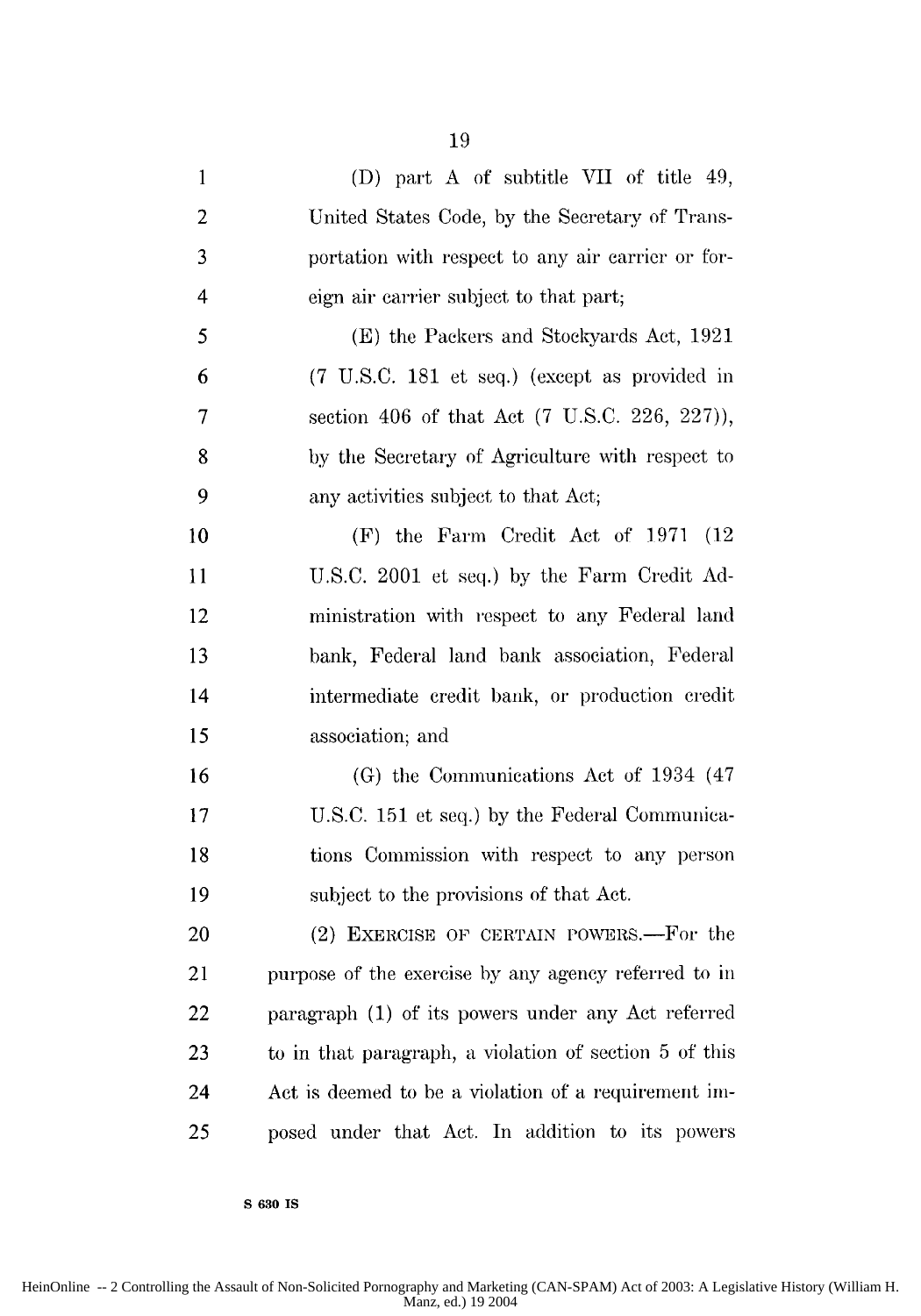1 under any provision of law specifically referred to in 2 paragraph (1), each of the agencies referred to in 3 that paragraph may exercise, for the purpose of en-4 forcing compliance with any requirement imposed *5* under section 5 of this Act, any other authority con-6 ferred on it by law.

7 (e) ENFORCEMENT BY STATES.

8 (1) CIVIL ACTION.—In any case in which the 9 attorney general of a State has reason to believe 10 that an interest of the residents of that State has 11 been or is threatened or adversely affected by any 12 person engaging in a practice that violates section 5 13 of this Act, the State, as parens patriae, may bring 14 a civil action on behalf of the residents of the State 15 in a district court of the United States of appro-16 priate jurisdiction or in any other court of com-17 **petent jurisdiction—** 

18 (A) to enjoin that practice, or

19 (B) to obtain damages on behalf of resi-20 dents of the State, in an amount equal to the 21 greater of —

22 (i) the actual monetary loss suffered 23 by such residents; or

24 (ii) the amount determined under 25 paragraph (2).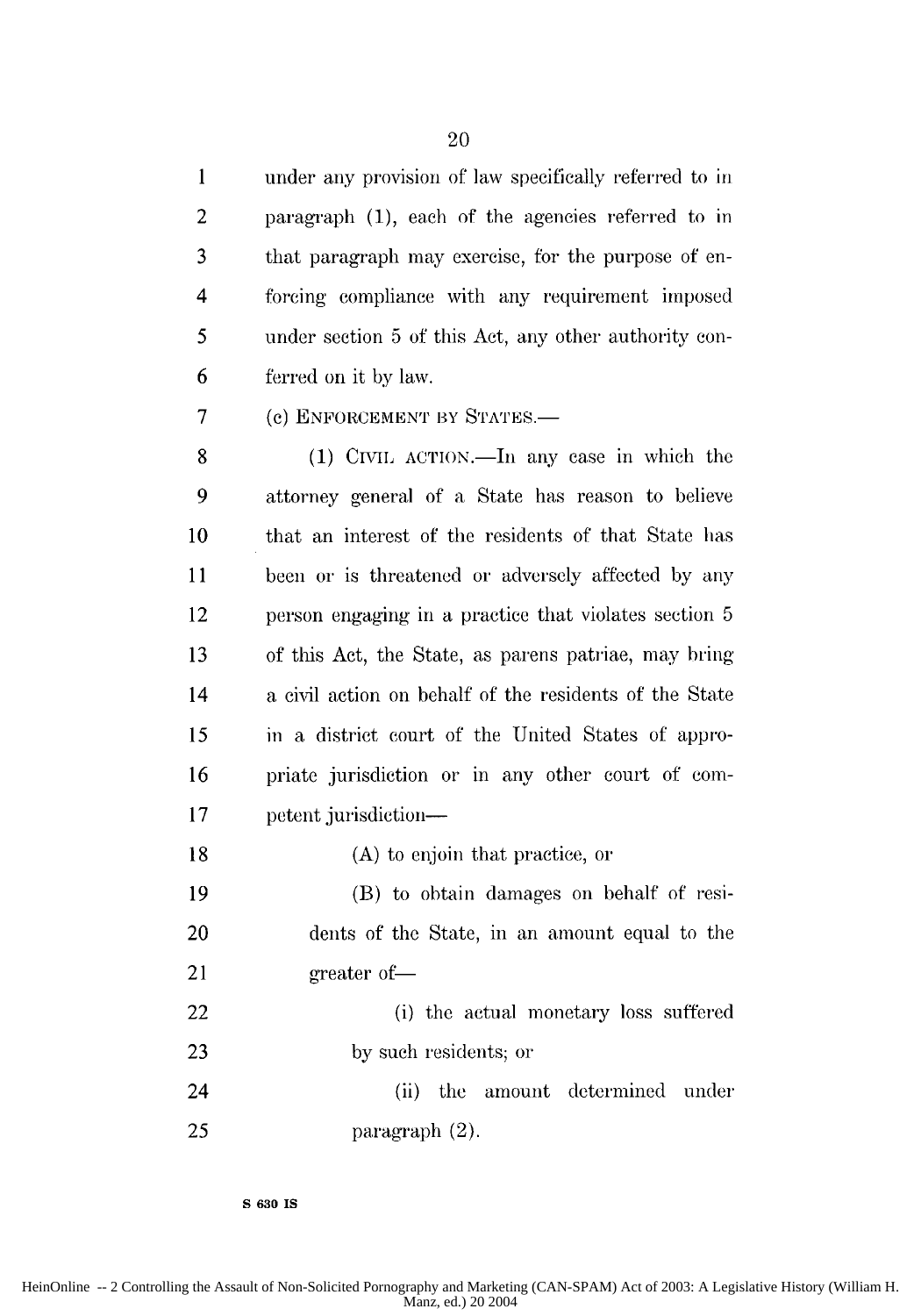1 (2) STATUTORY DAMAGES.—For purposes of 2 paragraph  $(1)(B)(ii)$ , the amount determined under **3 this paragraph is the smaller of—** 4 (A) the amount determined by multiplying 5 the number of Willful, knowing, or negligent vio-6 lations by an amount, in the discretion of the 7 court, of up to \$10 (with each separately ad-8 dressed unlawful message received by such resi-**9** dents treated as a separate violation); or **10** (B) **\$500,000.** 11 In determining the per-violation penalty under this 12 paragraph, the court shall take into account the de-13 gree of culpability, any history of prior such conduct, 14 ability to pay, effect on ability to continue to do 15 business, and such other matters as justice may re-16 quire. 17 (3) TREBLE DAMAGES.—If the court finds that 18 the defendant committed the violation willfully and 19 knowingly, the court may increase the amount recov-20 erable under paragraph (2) up to threefold. 21 (4) ATTORNEY FEES.—In the case of any suc-22 cessful action under subparagraph (1), the State 23 shall be awarded the costs of the action and reason-24 able attorney fees as determined by the court. 25 (5) **NOTICE.-**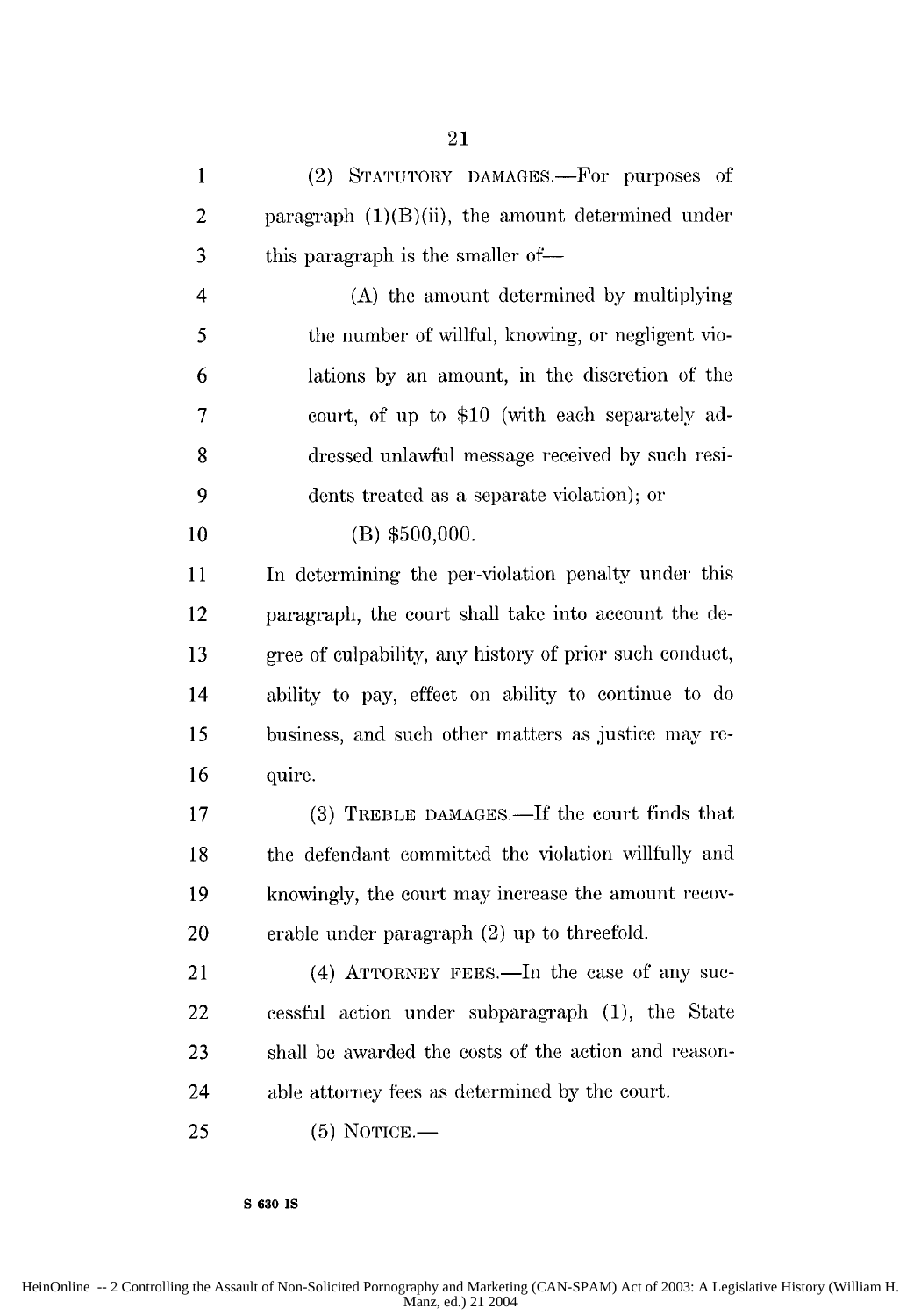| $\mathbf{1}$   | (A) PRE-FILING.—Before filing an action               |
|----------------|-------------------------------------------------------|
| $\overline{2}$ | under paragraph (1), an attorney general shall        |
| 3              | provide to the Commission—                            |
| $\overline{4}$ | (i) written notice of that action; and                |
| 5              | (ii) a copy of the complaint for that                 |
| 6              | action.                                               |
| $\overline{7}$ | (B) CONTEMPORANEOUS.—If an attorney                   |
| 8              | general determines that it is not feasible to pro-    |
| 9              | vide the notice required by subparagraph (A)          |
| 10             | before filing the action, the notice and a copy       |
| 11             | of the complaint shall be provided to the Com-        |
| 12             | mission when the action is filed.                     |
| 13             | INTERVENTION.-If the Commission<br>(6)<br>$r_{e}$     |
| 14             | eeives notice under paragraph (4), it—                |
| 15             | (A) may intervene in the action that is the           |
| 16             | subject of the notice; and                            |
| 17             | (B) shall have the right—                             |
| 18             | (i) to be heard with respect to any                   |
| 19             | matter that arises in that action; and                |
| 20             | (ii) to file a petition for appeal.                   |
| 21             | (7) CONSTRUCTION.—For purposes of bringing            |
| 22             | any civil action under paragraph (1), nothing in this |
| 23             | Act shall be construed to prevent an attorney gen-    |
| 24             | eral of a State from exercising the powers conferred  |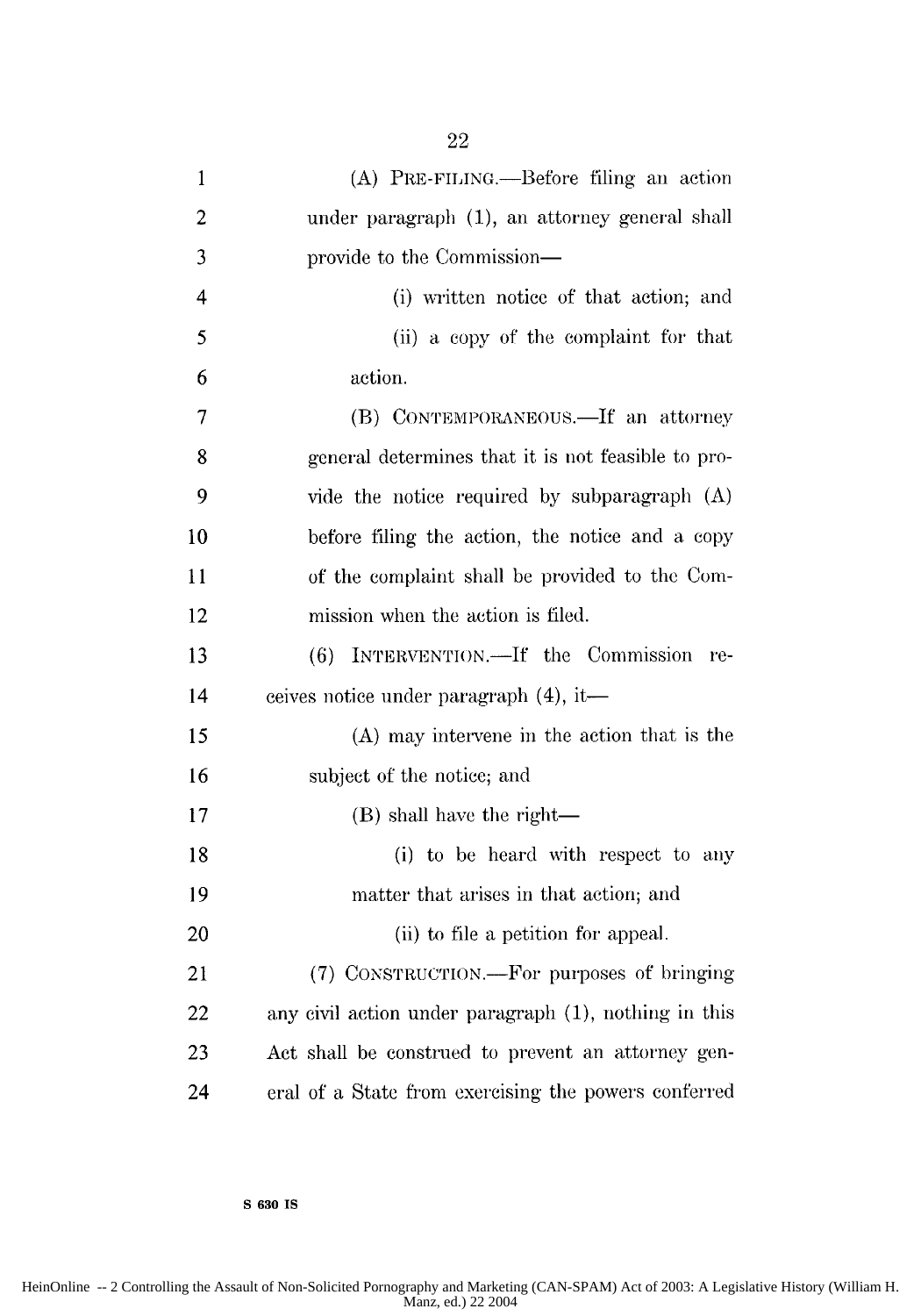| $\mathbf{1}$            | on the attorney general by the laws of that State      |
|-------------------------|--------------------------------------------------------|
| $\overline{c}$          | $to-$                                                  |
| 3                       | (A) conduct investigations;                            |
| $\overline{\mathbf{4}}$ | (B) administer oaths or affirmations; or               |
| 5                       | (C) compel the attendance of witnesses or              |
| 6                       | the production of documentary and other evi-           |
| 7                       | dence.                                                 |
| 8                       | (8) VENUE; SERVICE OF PROCESS.—                        |
| 9                       | (A) VENUE.—Any action brought under                    |
| 10                      | paragraph (1) may be brought in the district           |
| 11                      | court of the United States that meets applicable       |
| 12                      | requirements relating to venue under section           |
| 13                      | 1391 of title 28, United States Code.                  |
| 14                      | (B) SERVICE OF PROCESS.—In an action                   |
| 15                      | brought under paragraph $(1)$ , process may be         |
| 16                      | served in any district in which the defendant—         |
| 17                      | (i) is an inhabitant; or                               |
| 18                      | (ii) maintains a physical place of busi-               |
| 19                      | ness.                                                  |
| 20                      | (9) LIMITATION ON STATE ACTION WHILE FED-              |
| 21                      | ERAL ACTION IS PENDING. If the Commission or           |
| 22                      | other appropriate Federal agency under subsection      |
| 23                      | (b) has instituted a civil action or an administrative |
| 24                      | action for violation of this Act, no State attorney    |
| 25                      | general may bring an action under this subsection      |

23

**S 630 Is**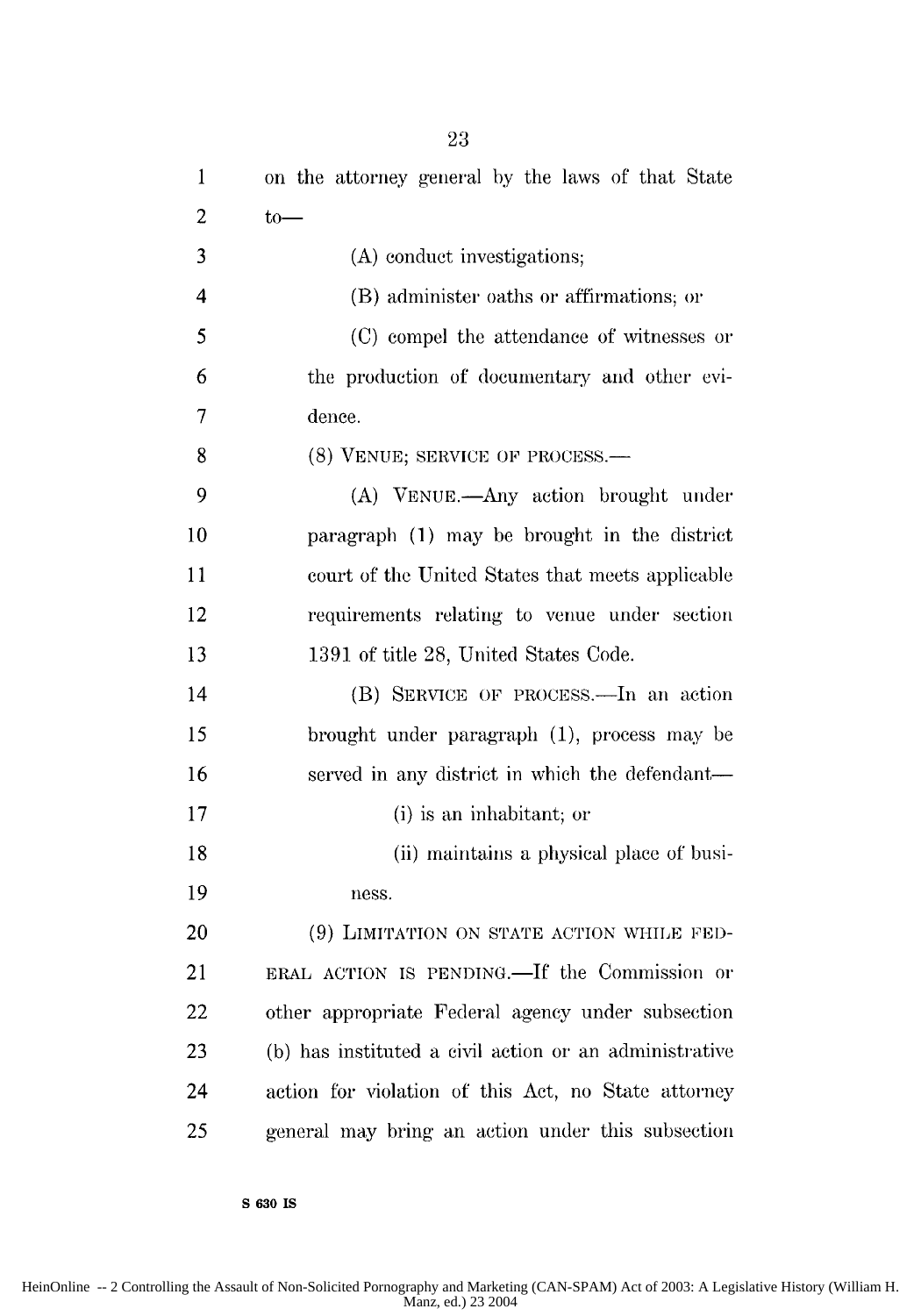1 during the pendency of that action against any de-2 fendant named in the complaint of the Commission **3** or the other agency for any violation of this Act al-4 leged in the complaint. **5** (d) ACTION BY PROVIDER OF INTERNET ACCESS 6 **SERVICE.-** 7 (1) ACTION AUTHORIZED.—A provider of Inter-8 net access service adversely affected by a violation of 9 section 5 may bring a evil action in any district 10 court of the United States with jurisdiction over the **II** defendant, or in any other court of competent juris-12 diction, to-13 (A) enjoin further violation by the defend-14 ant; or 15 (B) recover damages in any amount equal 16 to the greater of — 17 (i) actual monetary loss incurred by 18 the provider of Internet access service as a 19 result of such violation; or 20 (ii) the amount determined under 21 paragraph (2). 22 (2) STATUTORY DAMAGES.—For purposes of 23 paragraph  $(1)(B)(ii)$ , the amount determined under 24 this paragraph is the smaller of-

**S 630 IS**

HeinOnline -- 2 Controlling the Assault of Non-Solicited Pornography and Marketing (CAN-SPAM) Act of 2003: A Legislative History (William H. Manz, ed.) 24 2004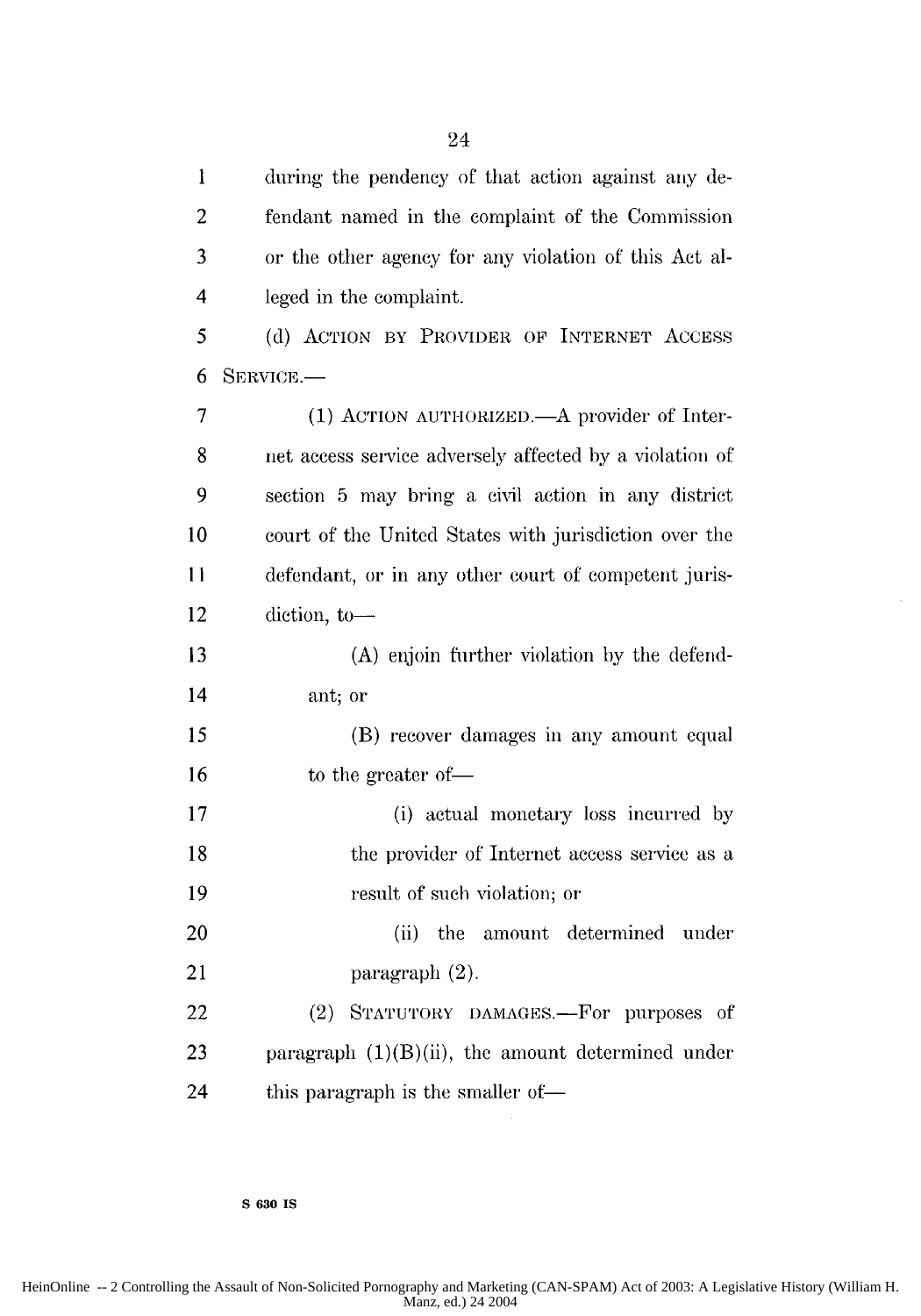| $\mathbf{1}$            | (A) the amount determined by multiplying                |
|-------------------------|---------------------------------------------------------|
| $\overline{2}$          | the number of willful, knowing, or negligent vio-       |
| 3                       | lations by an amount, in the discretion of the          |
| $\overline{\mathbf{4}}$ | court, of up to \$10 (with each separately ad-          |
| 5                       | dressed unlawful message carried over the fa-           |
| 6                       | cilities of the provider of Internet access service     |
| $\overline{7}$          | treated as a separate violation); or                    |
| 8                       | $(B)$ \$500,000.                                        |
| 9                       | In determining the per-violation penalty under this     |
| 10                      | paragraph, the court shall take into account the de-    |
| 11                      | gree of culpability, any history of prior such conduct, |
| 12                      | ability to pay, effect on ability to continue to do     |
| 13                      | business, and such other matters as justice may re-     |
| 14                      | quire.                                                  |
| 15                      | (3) TREBLE DAMAGES.—If the court finds that             |
| 16                      | the defendant committed the violation willfully and     |
| 17                      | knowingly, the court may increase the amount recov-     |
| 18                      | erable under paragraph (2) up to threefold.             |
| 19                      | (4) ATTORNEY FEES.—In any action brought                |
| 20                      | pursuant to paragraph (1), the court may, in its dis-   |
| 21                      | cretion, require an undertaking for the payment of      |
| 22                      | the costs of such action, and assess reasonable costs,  |
| 23                      | including reasonable attorneys' fees, against any       |
| 24                      | party.                                                  |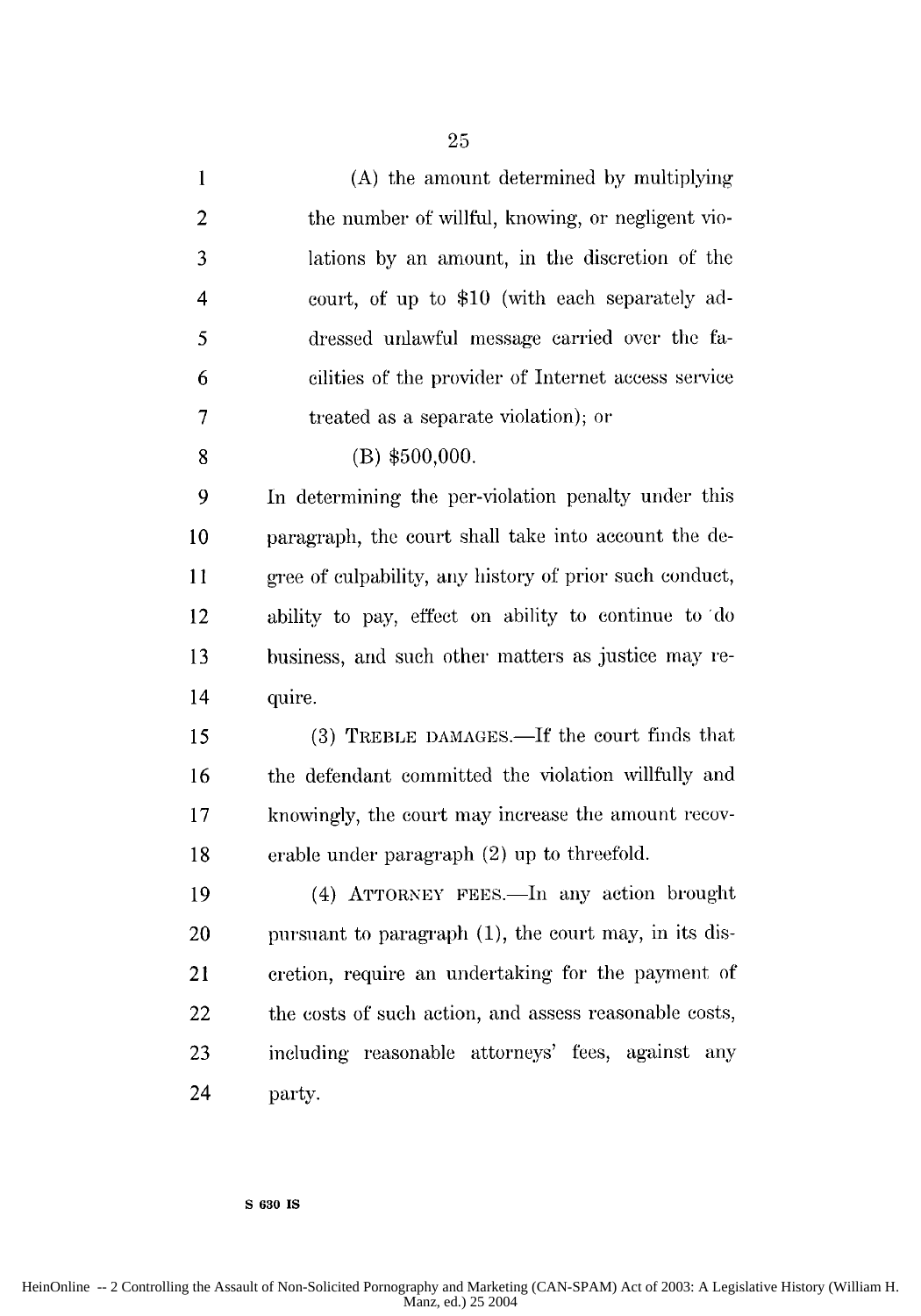1 (5) EVIDENTIARY PRESUMPTION.-For pur-2 poses of an action alleging a violation of section  $3$  5(a)(4) or 5(a)(5), a showing that a recipient has 4 submitted a complaint about a commercial electronie 5 mail message to an electronic mail address main-6 tained and publicized by the provider of Internet ac-7 cess service for the purpose of receiving complaints 8 about unsolicited commercial electronic mail mes-9 sages shall create a rebuttable presumption that the 10 message in question was unsolicited within the 11 meaning of this Act.

12 (e) AFFIRMATIVE DEFENSE.—A person shall not be 13 liable for damages under subsection  $(e)(2)$  or  $(d)(2)$  if-

14 (1) such person has established and imple-15 mented, with due care, reasonable practices and pro-16 cedures to effectively prevent violations of section 5; 17 and

18 (2) any violation occurred despite good faith ef-**19** forts to maintain compliance with such practices and 20 procedures.

21 **SEC. 7. EFFECT ON OTHER LAWS.**

**S 630 IS**

22 (a) FEDERAL LAW.—Nothing in this Act shall be 23 construed to impair the enforcement of section 223 or 231 24 of the Communications Act of 1934, chapter 71 (relating 25 to obscenity) or 110 (relating to sexual exploitation of chil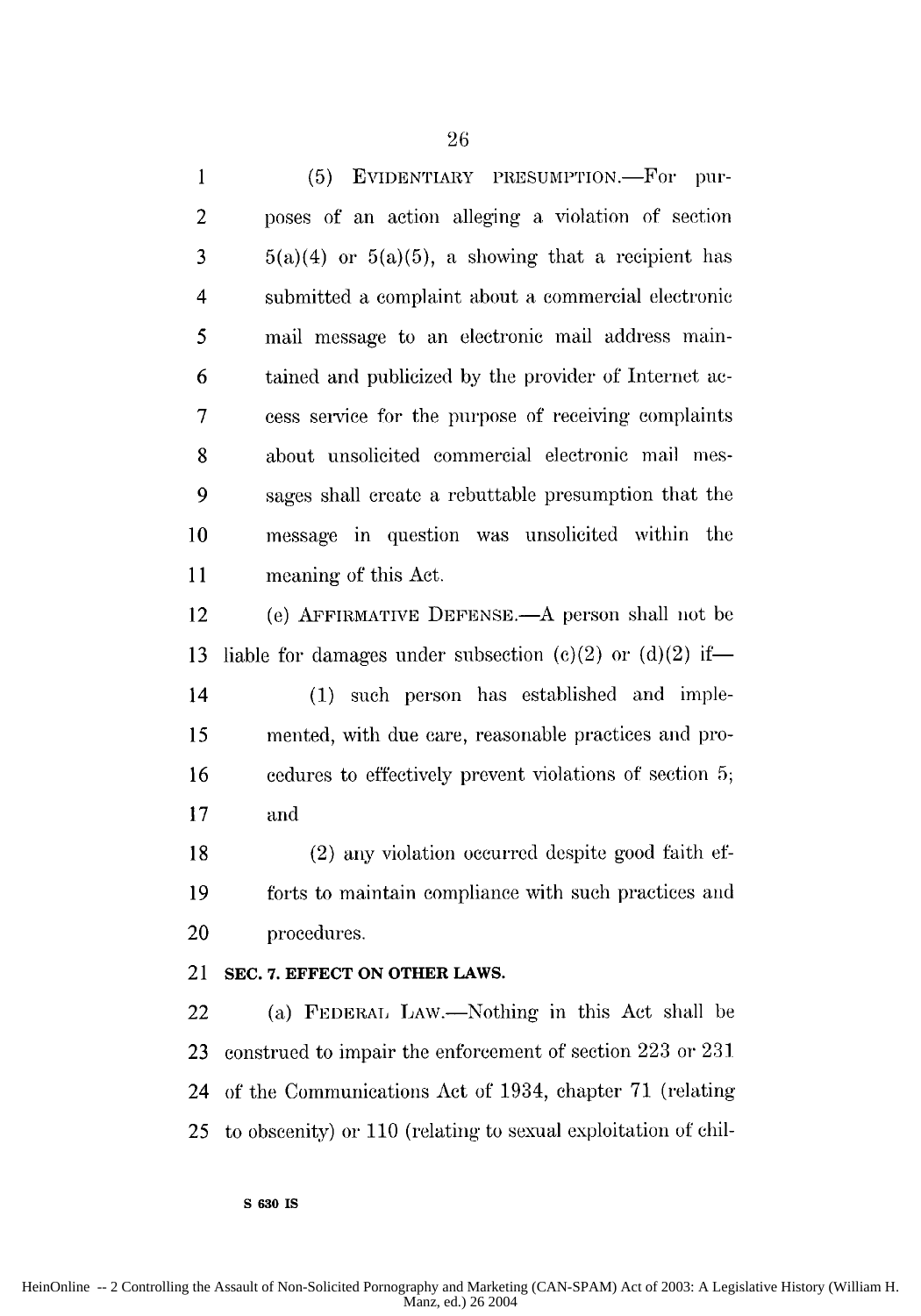**1** dren) of title 18, United States Code, or any other Federal 2 criminal statute.

3 (b) STATE LAW.—No State or local government may 4 impose any civil liability for commercial activities or ae-5 tions in interstate or foreign commerce in connection with 6 an activity or action described in section 5 of this Act that 7 is inconsistent with or more restrictive than the treatment 8 of such activities or actions under this Act, except that 9 this Act shall not preempt any civil action under-

10 (1) State trespass, contract, or tort law; or

11 (2) any provision of Federal, State, or local 12 criminal law or any civil remedy available under 13 such law that relates to acts of computer fraud per-14 petrated by means of the unauthorized transmission 15 of unsolicited commercial electronic mail messages, 16 provided that the mere sending of unsolicited com-17 mercial electronic mail in a manner that complies 18 with this Act shall not constitute an act of computer 19 fraud for purposes of this subparagraph.

20 **SEC. 8. STUDY OF EFFECTS OF UNSOLICITED COMMERCIAL**

**S 630** IS

#### 21 **ELECTRONIC MAIL.**

22 Not later than 18 months after the date of the enact-23 ment of this Act, the Commission, in consultation with the 24 Department of Justice and other appropriate agencies, 25 shall submit a report to the Congress that provides a de-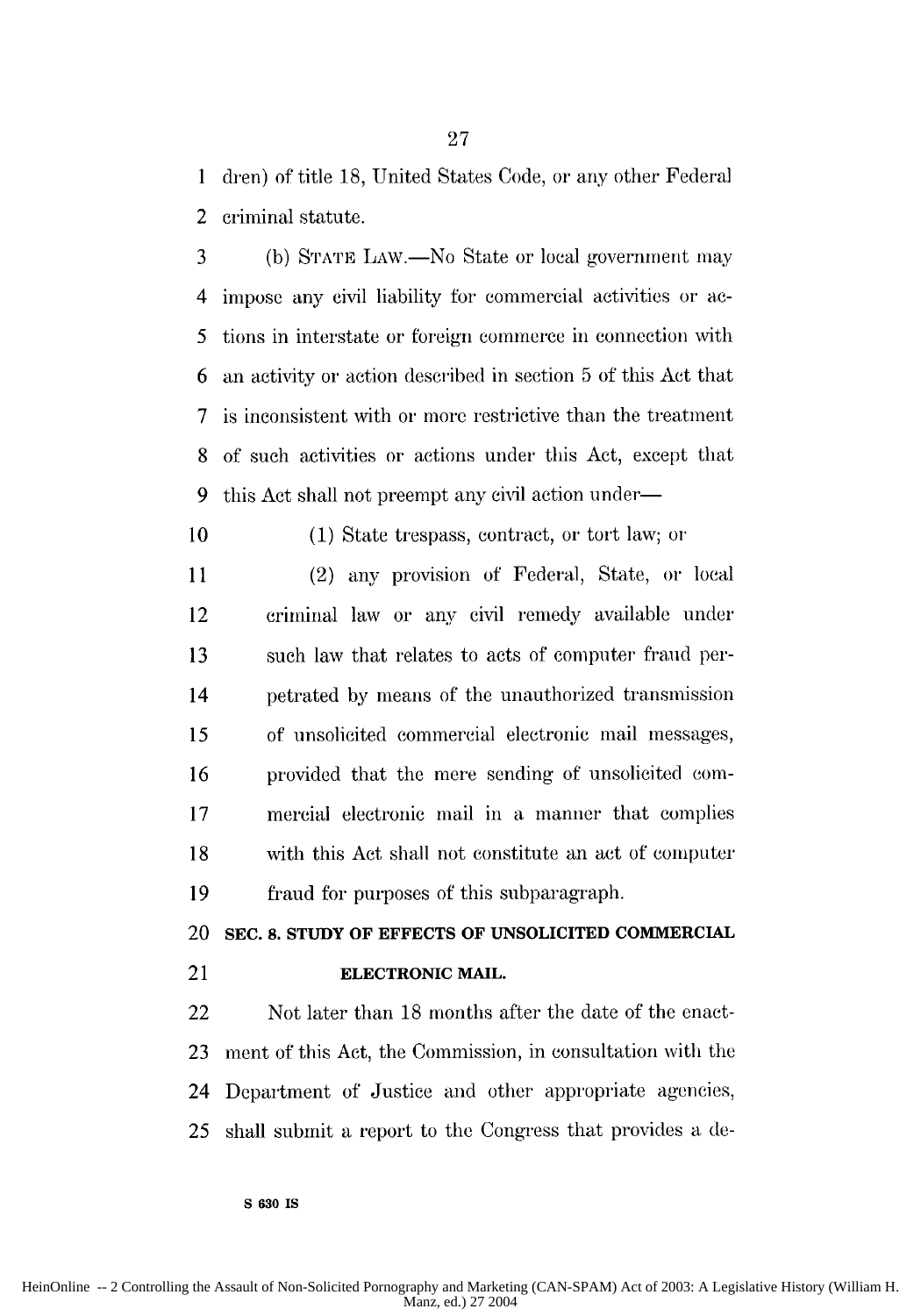1 tailed analysis of the effectiveness and enforcement of the 2 provisions of this Act and the need (if any) for the Con-3 gress to modify such provisions.

#### 4 **SEC. 9. SEPARABILITY.**

5 If any provision of this Act or the application thereof 6 to any person or circumstance is held invalid, the rcmin-7 der of this Act and the application of such provision to 8 other persons or circumstances shall not be affected.

#### **9 SEC. 10. EFFECTIVE DATE.**

10 The provisions of this Act shall take effect 120 days 11 after the date of the enactment of this Act.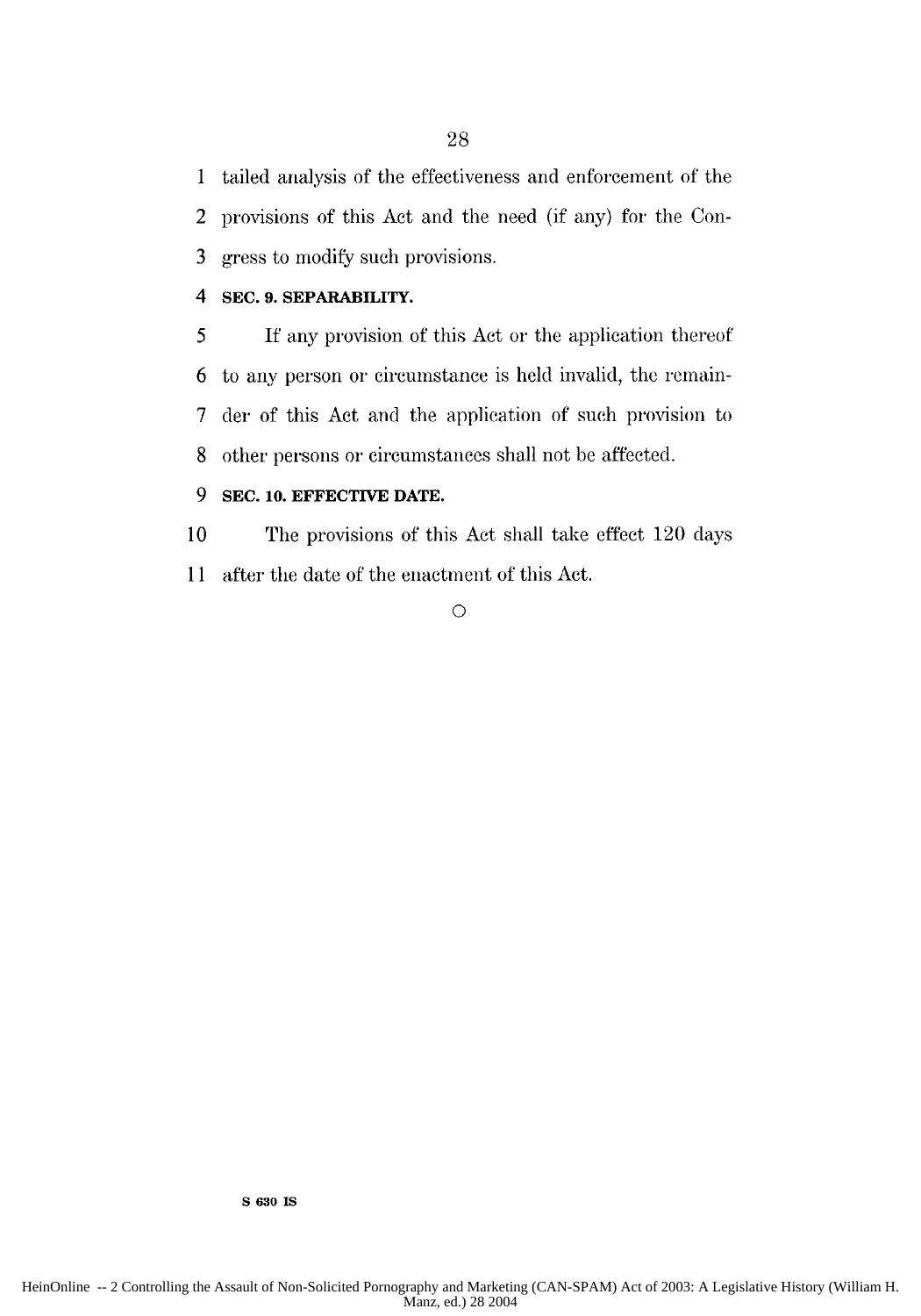### **DOCUMENT NO.** 42